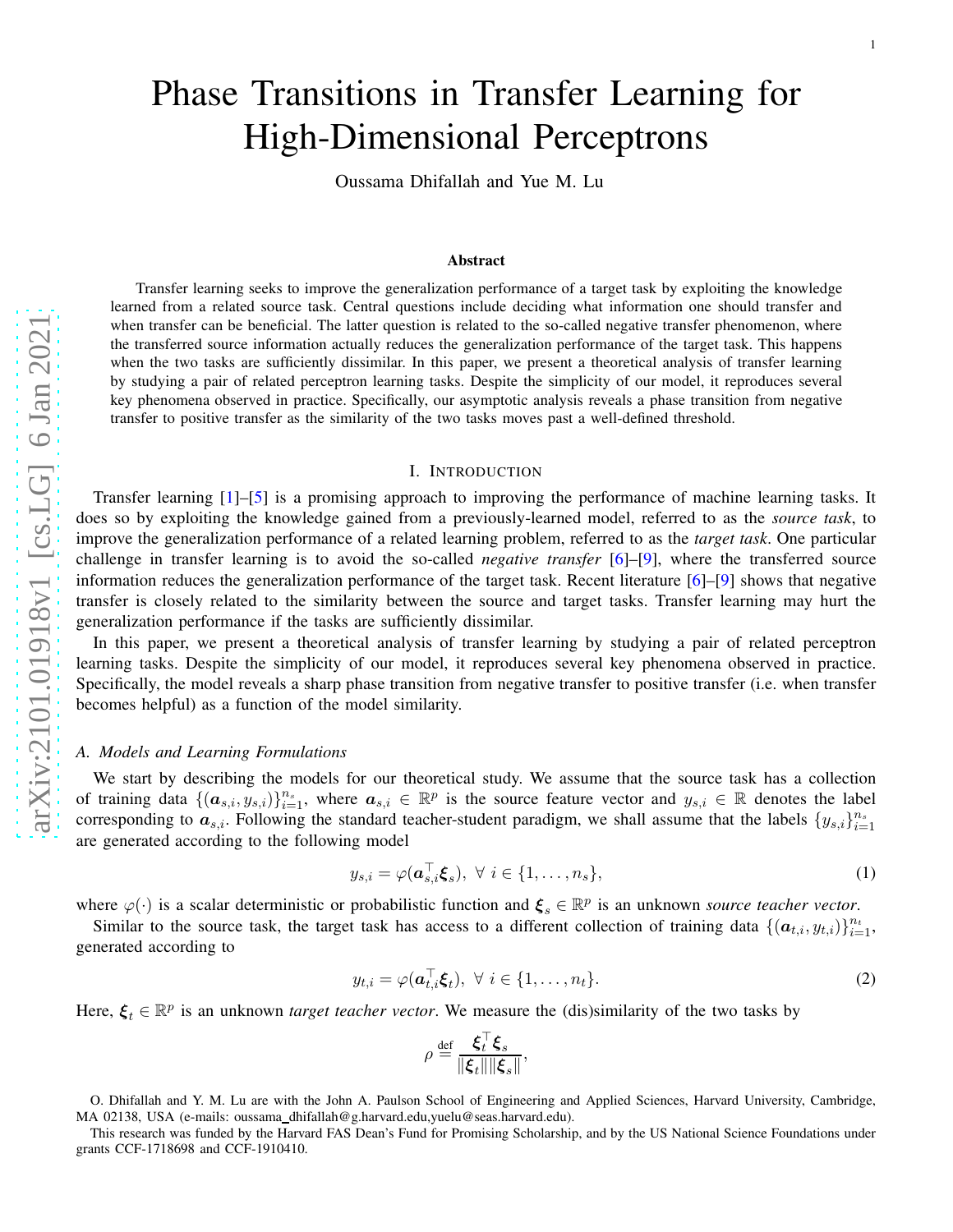For the source task, we learn the optimal weight vector  $\hat{w}_s$  by solving a convex optimization problem

$$
\widehat{\boldsymbol{w}}_s = \underset{\boldsymbol{w} \in \mathbb{R}^p}{\operatorname{argmin}} \ \frac{1}{p} \sum_{i=1}^{n_s} \ell\left(y_{s,i}; \boldsymbol{a}_{s,i}^\top \boldsymbol{w}\right) + \frac{\lambda}{2} ||\boldsymbol{w}||^2. \tag{3}
$$

Here,  $\lambda \geq 0$  is a regularization parameter, and  $\ell(.)$ . denotes some general loss function that can take one of the following two forms

<span id="page-1-4"></span>
$$
\begin{cases} \ell(y; x) = \hat{\ell}(y - x), & \text{for regression task} \\ \ell(y; x) = \hat{\ell}(yx), & \text{for classification task,} \end{cases}
$$
\n(4)

where  $\hat{\ell}(.)$  is a convex function.

In this paper, we consider a common strategy in transfer learning [\[4\]](#page-24-4) which consists of transferring the optimal source vector, i.e.  $\hat{w}_s$ , to the target task. One popular approach is to fix a (random) subset of the target weights to values of the corresponding optimal weights learned during the source training process [\[10\]](#page-24-5). In our learning model, this amounts to the following target learning formulation:

$$
\widehat{\boldsymbol{w}}_t = \operatorname*{argmin}_{\boldsymbol{w} \in \mathbb{R}^p} \frac{1}{p} \sum_{i=1}^{n_t} \ell\left(y_{t,i}; \boldsymbol{a}_{t,i}^\top \boldsymbol{w}\right) + \frac{\lambda}{2} ||\boldsymbol{w}||^2 \tag{5}
$$

<span id="page-1-2"></span><span id="page-1-0"></span>
$$
\text{s.t. } \mathbf{Q}\mathbf{w} = \mathbf{Q}\widehat{\mathbf{w}}_s. \tag{6}
$$

Here,  $\hat{w}_s$  is the optimal solution of the source learning problem, and  $Q \in \mathbb{R}^{p \times p}$  is a diagonal matrix with diagonal extended to the property of the source of the solution of the solution of the solution of the entries drawn independently from a Bernoulli distribution with probability  $\delta \leq 1$ . Thus, on average, we are retaining  $\delta p$  number of entries from the source optimal vector  $\hat{w}_s$ . In addition to possible improvement to the generalization performance, this approach can considerably lower the computational complexity of the target learning task by reducing the number of free optimization variables. In what follows, we refer to  $\delta$  as the *transfer rate* and call [\(5\)](#page-1-0) the *hard transfer* formulation.

Another popular approach in transfer learning is to search for target weight vectors in the vicinity of the optimal source weight vector  $\hat{w}_s$ . This can be achieved by adding a regularization term to the target formulation [\[11\]](#page-24-6), [\[12\]](#page-25-0), which in our model becomes

$$
\widehat{\boldsymbol{w}}_t = \operatorname*{argmin}_{\boldsymbol{w} \in \mathbb{R}^p} \frac{1}{p} \sum_{i=1}^{n_t} \ell\left(y_{t,i}; \boldsymbol{a}_{t,i}^\top \boldsymbol{w}\right) + \frac{\lambda}{2} ||\boldsymbol{w}||^2 + \frac{1}{2} ||\boldsymbol{\Sigma}(\boldsymbol{w} - \widehat{\boldsymbol{w}}_s)||^2, \tag{7}
$$

with  $\Sigma \in \mathbb{R}^{p \times p}$  denoting some weighting matrix. In what follows, we refer to [\(7\)](#page-1-1) as the *soft transfer* formulation, since it relaxes the strict equality in  $(5)$ . In fact, the hard transfer in  $(5)$  is just a special case of the soft transfer formulation, if we set  $\Sigma$  to be a diagonal matrix whose diagonal entries are either  $+\infty$  (with probability  $\delta$ ) or 0 (with probability  $1 - \delta$ ).

To measure the performance of the transfer learning methods, we use the generalization error of the target task. Given a new data sample  $(a_{t,new}, y_{t,new})$  with  $y_{t,new} = \varphi(\xi_t^{\top} a_{t,new})$ , we assume that the target task predicts the corresponding label as

<span id="page-1-5"></span><span id="page-1-3"></span><span id="page-1-1"></span>
$$
\widehat{y}_{t,\text{new}} = \widehat{\varphi}[\widehat{\boldsymbol{w}}_t^\top \boldsymbol{a}_{t,\text{new}}],\tag{8}
$$

where  $\hat{\varphi}(\cdot)$  is a pre-defined scalar function that might be different from  $\varphi(\cdot)$ . We then calculate the generalization error of the target task as

$$
\mathcal{E}_{\text{test}} = \frac{1}{4v} \mathbb{E} \left[ \left( y_{t,\text{new}} - \widehat{\varphi}(\widehat{\boldsymbol{w}}_t^\top \boldsymbol{a}_{t,\text{new}}) \right)^2 \right],
$$
\n(9)

where the expectation is taken with respect to the new data  $(a_{t,new}, y_{t,new})$ . The variable v allows us to write a more compact formula: v is taken to be 0 for a regression problem and  $v = 1$  for a binary classification problem. Finally, we use the training error

$$
\mathcal{E}_{\text{train}} = \frac{1}{p} \sum_{i=1}^{n_t} \ell\left(y_{t,i}; \boldsymbol{a}_{t,i}^\top \boldsymbol{\widehat{w}}_t\right) + \frac{1}{2} \big\Vert \boldsymbol{\Sigma}(\boldsymbol{\widehat{w}}_t - \boldsymbol{\widehat{w}}_s) \big\Vert^2,
$$

to quantify the performance of the training process.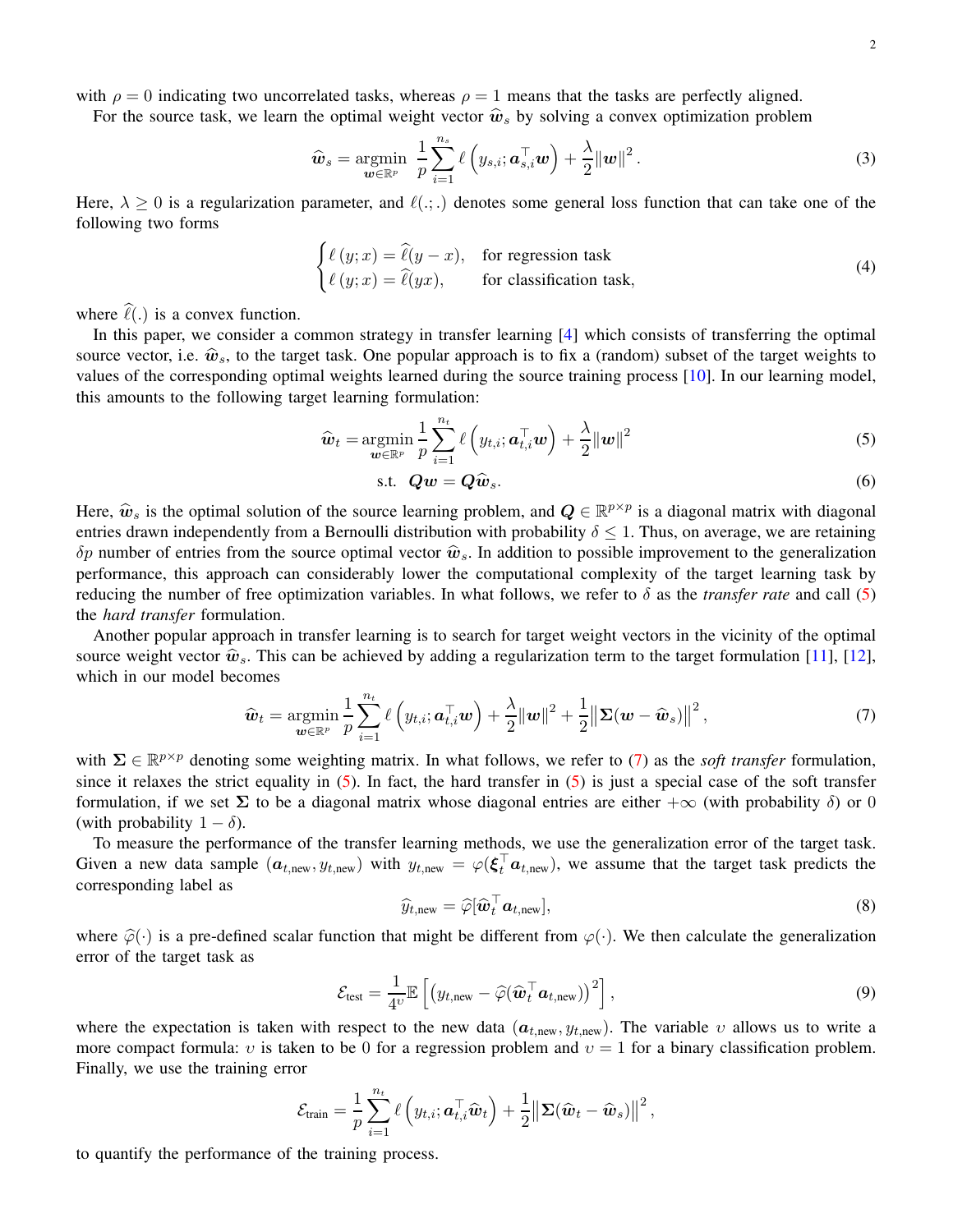<span id="page-2-1"></span>

<span id="page-2-2"></span><span id="page-2-0"></span>Fig. 1. Theoretical predictions v.s. numerical simulations obtained by averaging over 100 independent Monte Carlo trials with dimension  $p = 2500$ . (a) Binary classification with logistic loss. We take  $\alpha_s = 10\alpha_t$ ,  $\lambda = 0.3$ ,  $\Sigma = I_p/\sqrt{5}$  and  $\rho = 0.85$ , where  $\alpha_s = n_s/p$  and  $\alpha_t = n_t/p$ . The functions  $\varphi(\cdot)$  and  $\widehat{\varphi}(\cdot)$  are both the sign function. For hard transfer, we set the transfer rate to be  $\delta = 0.5$ . *Full source transfer* corresponds to  $\delta = 1.0$ , whereas *no transfer* corresponds to  $\delta = 0$ . (b) Nonlinear regression using quadratic loss, where  $\varphi(\cdot)$  is the ReLu function and  $\hat{\varphi}(\cdot)$  is the identity function. Soft identity, beta and uniform matrices refer to different choices of the weighting matrix in [\(7\)](#page-1-1). They correspond to setting  $\Sigma$  to be an identity matrix, and a random matrix with diagonal elements drawn from the beta and uniform distributions, respectively. We scale all diagonal elements of  $\Sigma$  to have the same mean. We also take  $\alpha_s = 10\alpha_t$ ,  $\lambda = 0.1$ , and  $\rho = 0.8$ .

#### *B. Main Contributions*

The main contributions of this paper are two-fold, as summarized below:

*1) Precise Asymptotic Analysis:* We present a precise asymptotic analysis of the transfer learning approaches introduced in [\(5\)](#page-1-0) and [\(7\)](#page-1-1) for Gaussian feature vectors. Specifically, we show that, as the dimensions  $p, n_s, n_t$  grow to infinity with the ratios  $\alpha_s = n_s/p$ ,  $\alpha_t = n_t/p$  fixed, the generalization errors of the hard and soft formulations can be exactly characterized by the solutions of two low-dimensional *deterministic* optimization problems. (See Theorem [1](#page-5-0) and Corollary [1](#page-6-0) for details.) Our asymptotic predictions hold for any convex loss functions used in the training process, including the squared loss for regression problems and logistic loss commonly used for binary classification problems.

As illustrated in Figure [1,](#page-2-0) our theoretical predictions (drawn as solid lines in the figures) reach excellent agreement with the actual performance (shown as circles) of the transfer learning problem. Figure  $1(a)$  considers a binary classification setting with logistic loss, and we plot the generalization errors of different transfer approaches as a function of the target data/dimension ratio  $\alpha_t = n_t/p$ . We can see that the hard transfer formulation [\(5\)](#page-1-0) is only useful when  $\alpha_t$  is small. In fact, we encounter negative transfer (i.e. hard transfer performing worse than no transfer) when  $\alpha_t$  becomes sufficiently large. Moreover, the soft transfer formulation [\(7\)](#page-1-1) seems to achieve more favorable generalization errors as compared to the hard formulation. In Figure  $1(b)$ , we consider a regression setting with a squared loss, and explore the impact of different weighting schemes on the performance of the soft formulation. We can see that the soft formulation indeed considerably improves the generalization performance of the standard learning method (i.e. learning the target task without any knowledge transfer).

*2) Phase Transitions:* Our asymptotic characterizations reveal a phase transition phenomenon in the hard transfer formulation. Let

$$
\delta^* = \underset{0 \le \delta \le 1}{\operatorname{argmin}} \mathcal{E}_{\text{test}}(\delta),
$$

be the optimal transfer rate that minimizes the generalization error of the target task. Clearly,  $\delta^* = 0$  corresponds to the negative transfer regime, where transferring the knowledge of the source task will actually hurt the performance of the target task. In contract,  $\delta^* > 0$  signifies that we have entered the positive transfer regime, where transfer becomes helpful.

Figure [2\(a\)](#page-3-0) illustrates the phase transition from negative to positive transfer regimes in a binary classification setting, as the similarity  $\rho$  between the two tasks moves past a critical threshold. Similar phase transition phenomena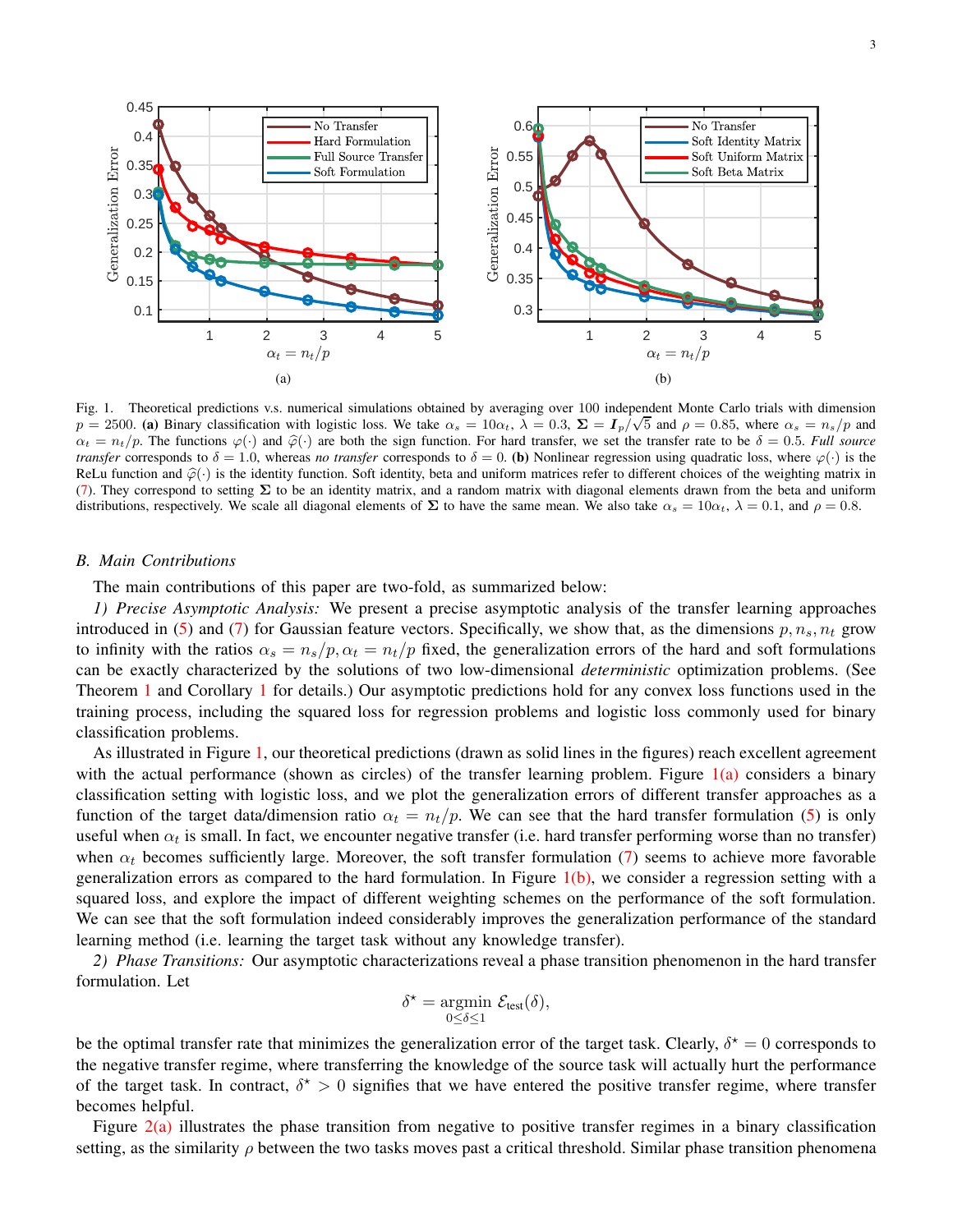<span id="page-3-0"></span>

<span id="page-3-3"></span>Fig. 2. Phase transitions of the hard transfer formulation. When the similarity  $\rho$  between the two tasks is small, we are in the negative transfer regime, where we should not transfer the knowledge from the source task. However, as  $\rho$  moves past a critical threshold, we enter the positive transfer regime. (a) Binary classification with squared loss, with parameters  $\alpha_t = 2$ ,  $\alpha_s = 2\alpha_t$  and  $\lambda = 0$ . Both  $\varphi(\cdot)$  and  $\hat{\varphi}(\cdot)$ are the sign function. (b) Nonlinear regression with squared loss, with parameters  $\alpha_t = 2$ ,  $\alpha_s = 2\alpha_t$ , and  $\lambda = 0$ .  $\varphi(.)$  is the ReLu function and  $\hat{\varphi}(.)$  is the identity function.

also appear in nonlinear regression, as shown in Figure  $2(b)$ . Interestingly, for this setting the optimal transfer rate *jumps* from  $\delta^* = 0$  to  $\delta^* = 1$  at the transition threshold.

For general loss functions, the exact locations of the phase transitions can only be found numerically by solving the deterministic optimization problems in our asymptotic characterizations. For the special case of squared loss with no regularization, however, we are able to obtain the following simple analytical characterization for the phase transition threshold: We are in the positive transfer regime *if and only if*

<span id="page-3-2"></span><span id="page-3-1"></span>
$$
\rho > \rho_c(\alpha_s, \alpha_t) = 1 - \frac{\mathbb{E}[\varphi^2(z)] - \mathbb{E}^2[z\varphi(z)]}{2\mathbb{E}^2[z\varphi(z)]} \Big(\frac{1}{\alpha_t - 1} - \frac{1}{\alpha_s - 1}\Big),\tag{10}
$$

where  $z$  is a standard Gaussian random variable. This result is shown in Proposition [1.](#page-6-1)

By the Cauchy-Schwarz inequality,  $\mathbb{E}[\varphi^2(z)] \geq \mathbb{E}^2[z\varphi(z)]$ . It follows that  $\rho_c(\alpha_s, \alpha_t)$  is an increasing function of  $\alpha_t$  and a decreasing function of  $\alpha_s$ . This property is consistent with our intuition: As we increase  $\alpha_t$ , the target task has more training data to work with, and thus we should set a higher bar in terms of when to transfer knowledge; As we increase  $\alpha_s$ , the quality of the optimal source vector becomes better, in which case we can start doing the transfer at a lower similarity level. In particular, when  $\alpha_t > \alpha_s$ , we have  $\rho_c(\alpha_s, \alpha_t) > 1$  and thus the inequality in [\(10\)](#page-3-2) is never satisfied (because  $|\rho| \leq 1$  by definition). This indicates that no transfer should be done when the target task has more training data than the source task.

#### *C. Related Work*

The idea of transferring informaton between different domains or different tasks was first proposed in [\[1\]](#page-24-0) and further developed in [\[2\]](#page-24-7). It has been attracting significant interest in recent literature [\[4\]](#page-24-4)–[\[9\]](#page-24-3), [\[11\]](#page-24-6), [\[12\]](#page-25-0). While most work focuses on the practical aspects of transfer learning, there have been several studies (e.g., [\[13\]](#page-25-1), [\[14\]](#page-25-2)) that seek to provide analytical understandings of transfer learning in simplified models. Our work is particularly related to [\[14\]](#page-25-2), which considers a transfer learning model similar to ours, but for the special case of linear regression. The analysis in this paper is more general as it considers arbitrary convex loss functions. We would also like to mention an interesting recent work that studies a different but related setting referred to as knowledge distillation [\[15\]](#page-25-3).

In term of technical tools, our asymptotic predictions are derived using the convex Gaussian min-max theorem (CGMT). The CGMT is first introduced in [\[16\]](#page-25-4) and further developed in [\[17\]](#page-25-5). It extends a Gaussian comparison inequality first introduced in [\[18\]](#page-25-6). It particularly uses convexity properties to show the equivalence between two Gaussian processes. The CGMT has been successfully used to analyze convex regression formulations [\[17\]](#page-25-5), [\[19\]](#page-25-7), [\[20\]](#page-25-8) and convex classification formulations [\[21\]](#page-25-9)–[\[24\]](#page-25-10).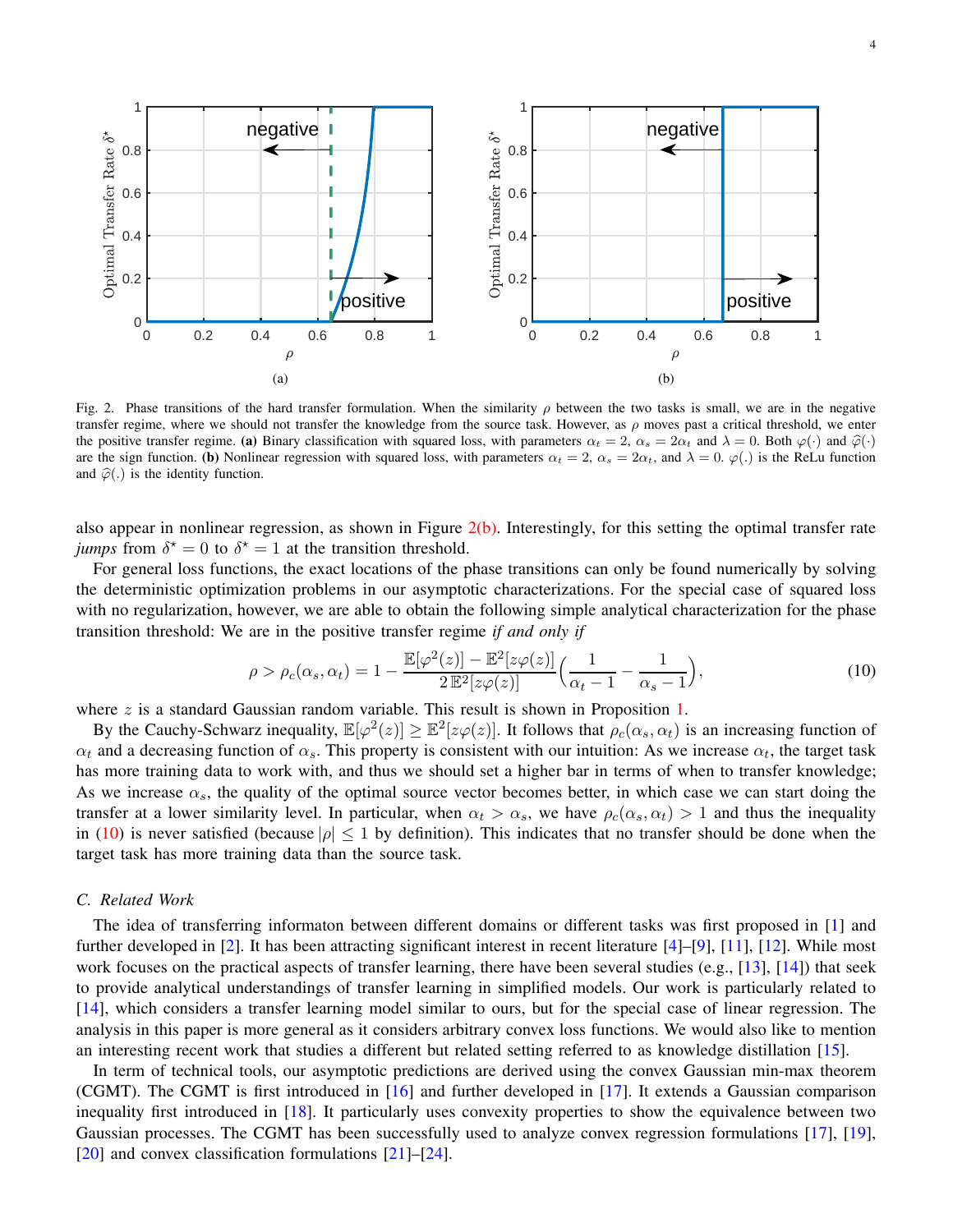#### *D. Organization*

The rest of this paper is organized as follows. Section  $\Pi$  states the technical assumptions under which our results are obtained. Section [III](#page-5-1) provides an asymptotic characterization of the soft transfer formulation. The precise analysis of the hard transfer formulation is presented in Section [IV.](#page-6-2) Our theoretical predictions hold for general convex loss functions. We specialize these results to the settings of nonlinear regression and binary classification in Section [V,](#page-7-0) where we also provide additional numerical results to validate our predictions. Section [VI](#page-9-0) provides the detailed proof of the technical statements introduced in Sections [III](#page-5-1) and [IV.](#page-6-2) Section [VII](#page-20-0) concludes the paper. The Appendix provides additional technical details.

#### <span id="page-4-3"></span><span id="page-4-2"></span>II. TECHNICAL ASSUMPTIONS

<span id="page-4-0"></span>The theoretical analysis of this paper is carried out under the following assumptions.

Assumption 1 (Gaussian Feature Vectors): The feature vectors  $\{a_{s,i}\}_{i=1}^{n_s}$  and  $\{a_{t,i}\}_{i=1}^{n_t}$  are drawn independently from a standard Gaussian distribution. The vector  $\xi_s \in \mathbb{R}^p$  can be expressed as  $\xi_s = \rho \xi_t + \sqrt{1 - \rho^2} \xi_r$ , where the vectors  $\xi_t \in \mathbb{R}^p$  and  $\xi_r \in \mathbb{R}^p$  are independent from the feature vectors, and they are generated independently from a uniform distribution on the unit sphere.

Define  $m$  as the number of transferred entries in  $(5)$ . Our results are valid in the high-dimensional asymptotic setting where the dimensions  $p$ ,  $n_s$ ,  $n_t$  and  $m$  grow to infinity at fixed ratios.

*Assumption 2 (High-dimensional Asymptotic):* The number of samples and the number of transferred components in hard transfer satisfy  $n_s = n_s(p)$ ,  $n_t = n_t(p)$  and  $m = m(p)$  with  $\alpha_{s,p} = n_s(p)/p \to \alpha_s > 0$ ,  $\alpha_{t,p} = n_t(p)/p \to \infty$  $\alpha_t > 0$  and  $\delta_p = m(p)/p \to \delta > 0$  as  $p \to \infty$ .

<span id="page-4-4"></span>*Assumption 3 (Loss Function):* The loss function  $\ell(y;.)$  defined in [\(4\)](#page-1-2) is a proper convex function in  $\mathbb R$ . Moreover, define a random function  $\mathcal{L}(x) = \sum_{i=1}^{n_t} \ell(y_i; x_i)$ , where  $y_i \sim \varphi(z_i)$ , with  $\{z_i\}$  being a collection of independent standard normal random variables. Denote by  $\partial \mathcal{L}$  the sub-differential set of  $\mathcal{L}(x)$ . Then there exists a universal constant  $C > 0$  such that

<span id="page-4-5"></span>
$$
\mathbb{P}\Big(\sup_{\|\mathbf{v}\| \le C\sqrt{n_t}} \sup_{\mathbf{s}\in\partial \mathcal{L}(\mathbf{v})} \|\mathbf{s}\| \le C\sqrt{n_t}\Big) \xrightarrow{p\to\infty} 1.
$$

Furthermore, we consider the following assumption to guarantee that the generalization error defined in [\(9\)](#page-1-3) concentrates in the large system limit.

*Assumption 4 (Regularity Conditions):* The data generating function  $\varphi(.)$  is independent from the feature vectors. Moreover, the following conditions are satisfied.

- $\varphi(\cdot)$  and  $\widehat{\varphi}(\cdot)$  are continuous almost everywhere in R. For every  $h > 0$  and  $z \sim \mathcal{N}(0, h)$ , we have  $0 <$  $\mathbb{E}[\varphi^2(z)] < +\infty$  and  $0 < \mathbb{E}[\widehat{\varphi}^2(z)] < +\infty$ .
- For any compact interval [c, C], there exists a function  $q(\cdot)$  such that

<span id="page-4-1"></span>
$$
\sup_{h \in [c,C]} |\widehat{\varphi}(hx)|^2 \le g(x) \quad \text{for all } x \in \mathbb{R}.
$$

Additionally, the function  $g(\cdot)$  satisfies  $\mathbb{E}[g^2(z)] < +\infty$ , where  $z \sim \mathcal{N}(0, 1)$ .

Finally, we introduce the following assumption to guarantee that the training and generalization errors of the soft formulation can be asymptotically characterized by deterministic optimization problems.

*Assumption 5 (Weighting Matrix):* Let  $\Lambda = \Sigma^{\top} \Sigma$  where  $\Sigma$  is the weighting matrix in the soft transfer formulation. Let  $\sigma_{\text{max}}(\Lambda)$  denote its largest eigenvalue, and let  $\sigma_{\text{min},1}(\Lambda)$  and  $\sigma_{\text{min},2}(\Lambda)$  denote its two smallest eigenvalues. There exist two constants  $\mu_{\min} \geq 0$  and  $\mu_{\max} \geq 0$  such that

$$
\begin{cases}\n\mathbb{P}(\sigma_{\max}(\mathbf{\Lambda}) \le \mu_{\max}) \xrightarrow{n \to \infty} 1 \\
\sigma_{\min,1}(\mathbf{\Lambda}) \xrightarrow{\ p} \mu_{\min} \\
|\sigma_{\min,1}(\mathbf{\Lambda}) - \sigma_{\min,2}(\mathbf{\Lambda})| \xrightarrow{\ p} 0.\n\end{cases} (11)
$$

Moreover, we assume that the empirical distribution of the eigenvalues of the matrix  $\Lambda$  converges weakly to a probability distribution  $\mathbb{P}_{\mu}$ .) supported in  $[\mu_{\min} \mu_{\max}]$ .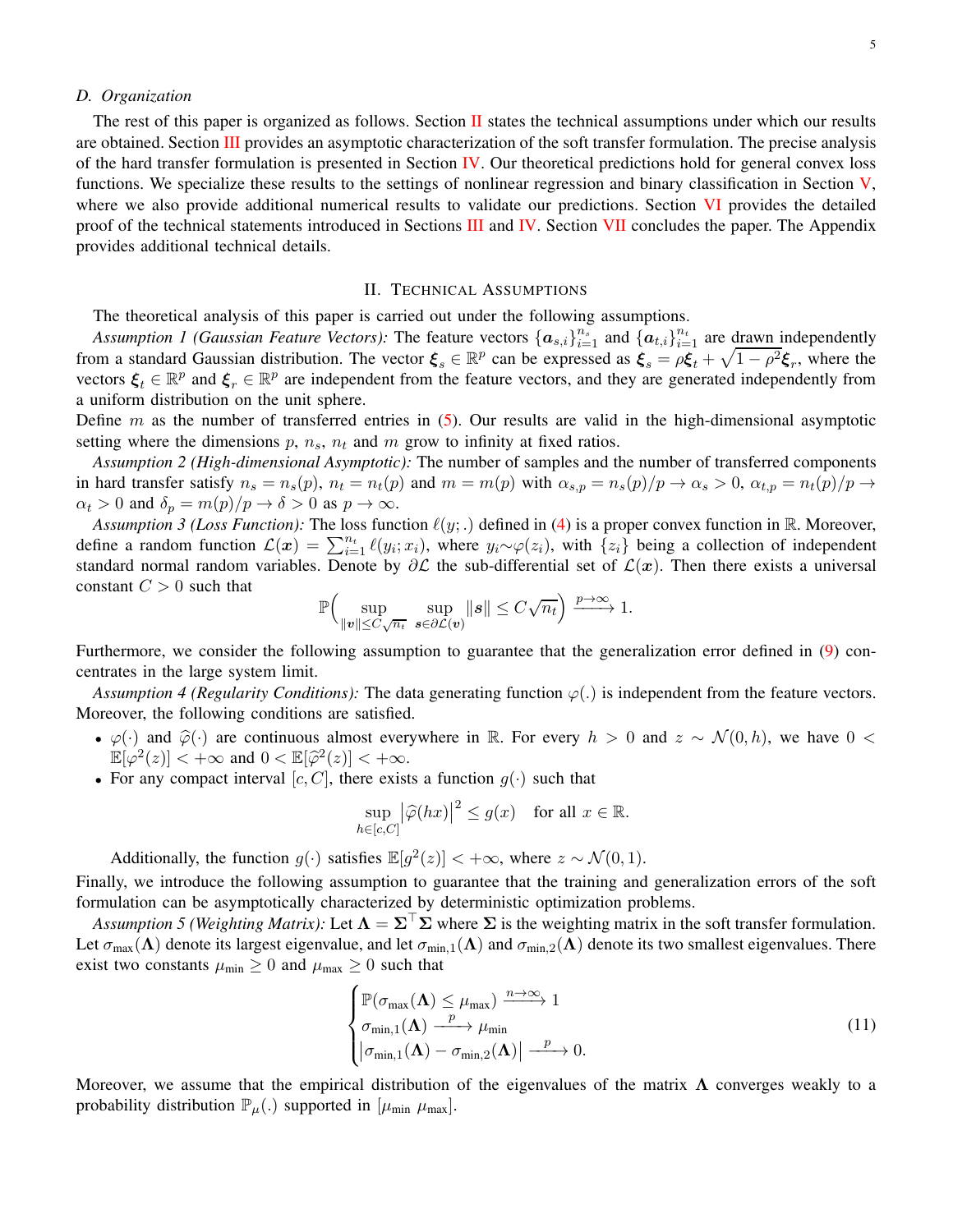## III. SHARP ASYMPTOTIC ANALYSIS OF THE SOFT TRANSFER FORMULATION

<span id="page-5-1"></span>In this section, we study the asymptotic properties of the soft transfer formulation. Specifically, we provide a precise characterization of the training and generalization errors corresponding to [\(7\)](#page-1-1).

The asymptotic performance of the source formulation defined in [\(3\)](#page-1-4) has been studied in the literature [\[24\]](#page-25-10). In particular, it has been shown that the asymptotic limit of the source formulation in [\(3\)](#page-1-4) can be quantified by the following deterministic optimization problem:

$$
\min_{q_s, r_s \ge 0} \sup_{\sigma > 0} \alpha_s \mathbb{E} \Big[ \mathcal{M}_{\ell(Y_s,.)} \Big( r_s H_s + q_s S_s; \frac{r_s}{\sigma} \Big) \Big] - \frac{r_s \sigma}{2} + \frac{\lambda}{2} (q_s^2 + r_s^2). \tag{12}
$$

Here,  $Y_s = \varphi(S_s)$ , and  $H_s$  and  $S_s$  are two independent standard Gaussian random variables. Furthermore, the function  $\mathcal{M}_{\ell(Y_s,.)}$  introduced in the scalar optimization problem [\(12\)](#page-5-2) is the Moreau envelope function defined as

<span id="page-5-6"></span><span id="page-5-2"></span>
$$
\mathcal{M}_{\ell(y,.)}(a;b) = \min_{c \in \mathbb{R}} \ell(y;c) + \frac{1}{2b}(c-a)^2.
$$
 (13)

The expectation in [\(12\)](#page-5-2) is taken over the random variables  $H_s$ ,  $S_s$ .

In our work, we focus on the target problem with soft transfer, as formulated in [\(7\)](#page-1-1). It turns out that the asymptotic performance of the target problem can also be characterized by a deterministic optimization problem:

$$
\min_{q_t, r_t \ge 0} \sup_{\sigma > -\mu_{\min}} -\frac{\sigma r_t^2}{2} + \frac{1}{2} \left( (1 - \rho^2)(q_s^{\star})^2 + (r_s^{\star})^2 \right) T_2(\sigma) \n+ \alpha_t \mathbb{E} \Big[ \mathcal{M}_{\ell(Y_t,.)} \Big( r_t H_t + q_t S_t; T_1(\sigma) \Big) \Big] + \frac{\lambda}{2} (q_t^2 + r_t^2) \n- \frac{1}{2} (q_t - \rho q_s^{\star})^2 (\sigma - 1/T_1(\sigma)).
$$
\n(14)

Here,  $Y_t = \varphi(S_t)$ , and  $H_t$  and  $S_t$  are independent standard Gaussian random variables. Additionally,  $\mu_{min}$  represents the minimum value of the random variable with distribution  $\mathbb{P}_{\mu}$ .) as defined in Assumption [5.](#page-4-1) In the formulation [\(14\)](#page-5-3), the constants  $q_s^*$  and  $r_s^*$  are the optimal solutions of the asymptotic formulation given in [\(12\)](#page-5-2). Moreover, the functions  $T_1(.)$  and  $T_2(.)$  are defined as follows:

$$
T_1(\sigma) = \mathbb{E}_{\mu}[1/(\mu + \sigma)], T_2(\sigma) = \mathbb{E}_{\mu}[\mu \sigma/(\mu + \sigma)],
$$

<span id="page-5-0"></span>where the expectations are taken over the probability distribution  $\mathbb{P}_{\mu}$ . defined in Assumption [5.](#page-4-1)

*Theorem 1 (Precise Analysis of the Soft Transfer):* Suppose that the Assumptions [1,](#page-4-2) [2,](#page-4-3) [3,](#page-4-4) [4,](#page-4-5) and [5](#page-4-1) are satisfied. Then, the training error corresponding to the soft transfer formulation in [\(7\)](#page-1-1) converges in probability as follows

<span id="page-5-3"></span>
$$
\mathcal{E}_{\text{train}} \xrightarrow{p \to \infty} C_t^{\star} - \frac{\lambda}{2} \big( (q_t^{\star})^2 + (r_t^{\star})^2 \big), \tag{15}
$$

where  $C_t^*$ ,  $q_t^*$  and  $r_t^*$  are the optimal objective value and the optimal solution of the scalar formulation in [\(14\)](#page-5-3), respectively. Moreover, the generalization error introduced in [\(9\)](#page-1-3) corresponding to the soft transfer formulation converges in probability as follows

$$
\mathcal{E}_{\text{test}} \xrightarrow{p \to \infty} \frac{1}{4^{\nu}} \mathbb{E}\left[\left(\varphi(\nu_1) - \widehat{\varphi}(\nu_2)\right)^2\right],\tag{16}
$$

where  $\nu_1$  and  $\nu_2$  are two jointly Gaussian random variables with zero mean and a covariance matrix given by

<span id="page-5-5"></span><span id="page-5-4"></span>
$$
\begin{bmatrix} 1 & q_t^{\star} \\ q_t^{\star} & (q_t^{\star})^2 + (r_t^{\star})^2 \end{bmatrix}.
$$

The proof of Theorem [1](#page-5-0) is based on the CGMT framework [\[17,](#page-25-5) Theorem 6.1]. The detailed proof is provided in Section [VI-C.](#page-11-0) The statements in Theorem [1](#page-5-0) are valid for a general convex loss function and general learning models that can be expressed as in  $(1)$  and  $(2)$ . The analysis in Section [VI-C](#page-11-0) shows that the deterministic problems in [\(12\)](#page-5-2) and [\(14\)](#page-5-3) are the asymptotic limits of the source and target formulations given in [\(3\)](#page-1-4) and [\(7\)](#page-1-1), respectively. Moreover, it shows that the deterministic problems  $(12)$  and  $(14)$  are strictly convex in the minimization variables and concave in the maximization variables. This implies the uniqueness of the optimal solutions of the minimization problems.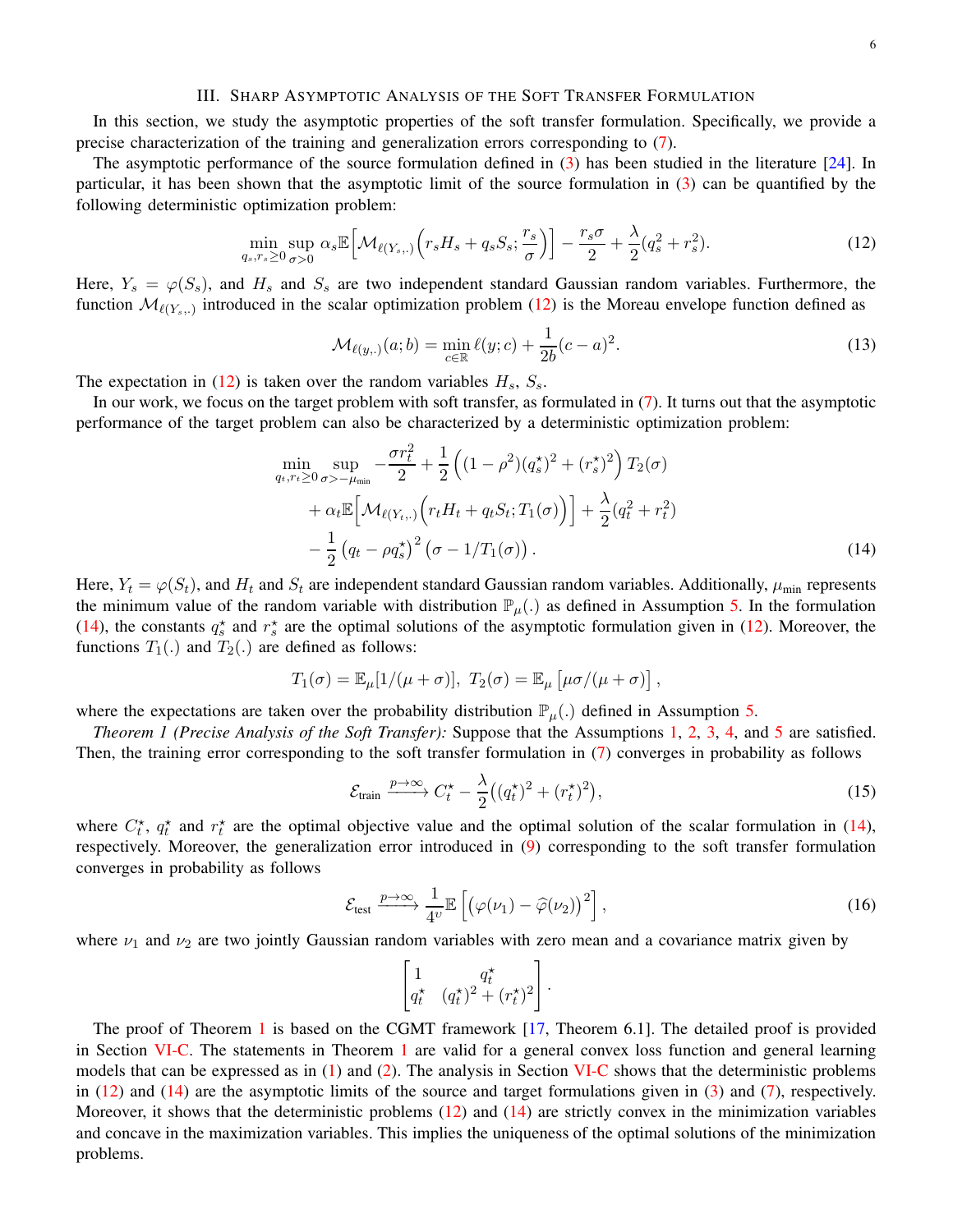## IV. SHARP ASYMPTOTIC ANALYSIS OF HARD TRANSFER FORMULATION

<span id="page-6-2"></span>In this section, we study the asymptotic properties of the hard transfer formulation. We then use these predictions to rigorously prove the existence of phase transitions from negative to positive transfer.

## *A. Asymptotic Predictions*

As mentioned earlier, the hard transfer formulation can be recovered from [\(7\)](#page-1-1) as a special case where the eigenvalues of the matrix  $\Lambda$  are  $+\infty$  with probability  $\delta$  and 0 otherwise. Thus, we obtain the following result as a simple consequence of Theorem [1.](#page-5-0)

<span id="page-6-0"></span>*Corollary 1:* Suppose that the Assumptions [1,](#page-4-2) [2,](#page-4-3) [3](#page-4-4) and [4](#page-4-5) are satisfied. Then, the asymptotic limit of the hard formulation defined in [\(5\)](#page-1-0) is given by the following deterministic formulation

<span id="page-6-3"></span>
$$
\min_{q_t, r_t \ge 0} \sup_{\sigma > 0} \frac{\lambda}{2} (q_t^2 + r_t^2) + \frac{\sigma \delta}{2} \left[ (1 - \rho^2)(q_s^*)^2 + (r_s^*)^2 \right] \n+ \alpha_t \mathbb{E} \left[ \mathcal{M}_{\ell(Y_{t,\cdot})} \left( r_t H_t + q_t S_t; \frac{1 - \delta}{\sigma} \right) \right] - \frac{\sigma r_t^2}{2} \n+ \frac{\sigma \delta}{2(1 - \delta)} \left( q_t - \rho q_s^* \right)^2.
$$
\n(17)

Additionally, the training and generalization errors associated with the hard formulation converge in probability to the limits given in  $(15)$  and  $(16)$ , respectively.

#### *B. Phase Transitions*

As illustrated in Figure [2,](#page-3-3) there is a phase transition phenomenon in the hard transfer formulation, where the problem moves from negative transfer to positive transfer as the similarity of the source and target tasks increases. For general loss functions, the exact location of the phase transition boundary can only be determined by numerically solving the scalar optimization problem in  $(17)$ .

For the special case of squared loss, however, we are able to obtain analytical expressions. For the rest of this section, we restrict our discussions to the following special settings:

- (a) The loss function  $\ell(\cdot, \cdot)$  in [\(3\)](#page-1-4) and [\(5\)](#page-1-0) is the squared loss, i.e.  $\ell(y, x) = \frac{1}{2}(y x)^2$ .
- (b) The regularization strength  $\lambda = 0$  in the source and target formulations [\(3\)](#page-1-4) and [\(5\)](#page-1-0).
- (c) The data/dimension ratios  $\alpha_s$  and  $\alpha_t$  satisfy  $\alpha_s > 1$  and  $\alpha_t > 1$ .

We first consider a nonlinear regression task, where the function  $\varphi(\cdot)$  in the generative models [\(1\)](#page-0-0) and [\(2\)](#page-0-1) can be arbitrary, and the function  $\hat{\varphi}(\cdot)$  in [\(8\)](#page-1-5) is the identity function.

<span id="page-6-1"></span>*Proposition 1 (Regression Phase Transition):* In addition to the conditions (a)–(c) introduced above, assume that the pre-defined function  $\hat{\varphi}(\cdot)$  in [\(8\)](#page-1-5) is the identity function. Let  $\delta^*$  be the optimal transfer rate that leads to the lowest generalization error in the hard formulation [\(5\)](#page-1-0). Then,

<span id="page-6-4"></span>
$$
\delta^* = \begin{cases} 0 & \text{if } \rho < \rho_c(\alpha_s, \alpha_t) \\ 1 & \text{if } \rho > \rho_c(\alpha_s, \alpha_t), \end{cases}
$$
 (18)

where  $\rho_c(\alpha_s, \alpha_t)$  is defined in [\(10\)](#page-3-2).

The result of Proposition [1,](#page-6-1) whose proof can be found in Section [VI-D1,](#page-19-0) shows that  $\rho_c(\alpha_s, \alpha_t)$  is the phase transition boundary separating the negative transfer regime from the positive transfer regime. When the similarity metric  $\rho < \rho_c(\alpha_s, \alpha_t)$ , the optimal transfer ratio  $\delta^* = 0$ , indicating that we should not transfer any source knowledge. Transfer becomes helpful only when  $\rho$  moves past the threshold. Note that for this particular model, there is also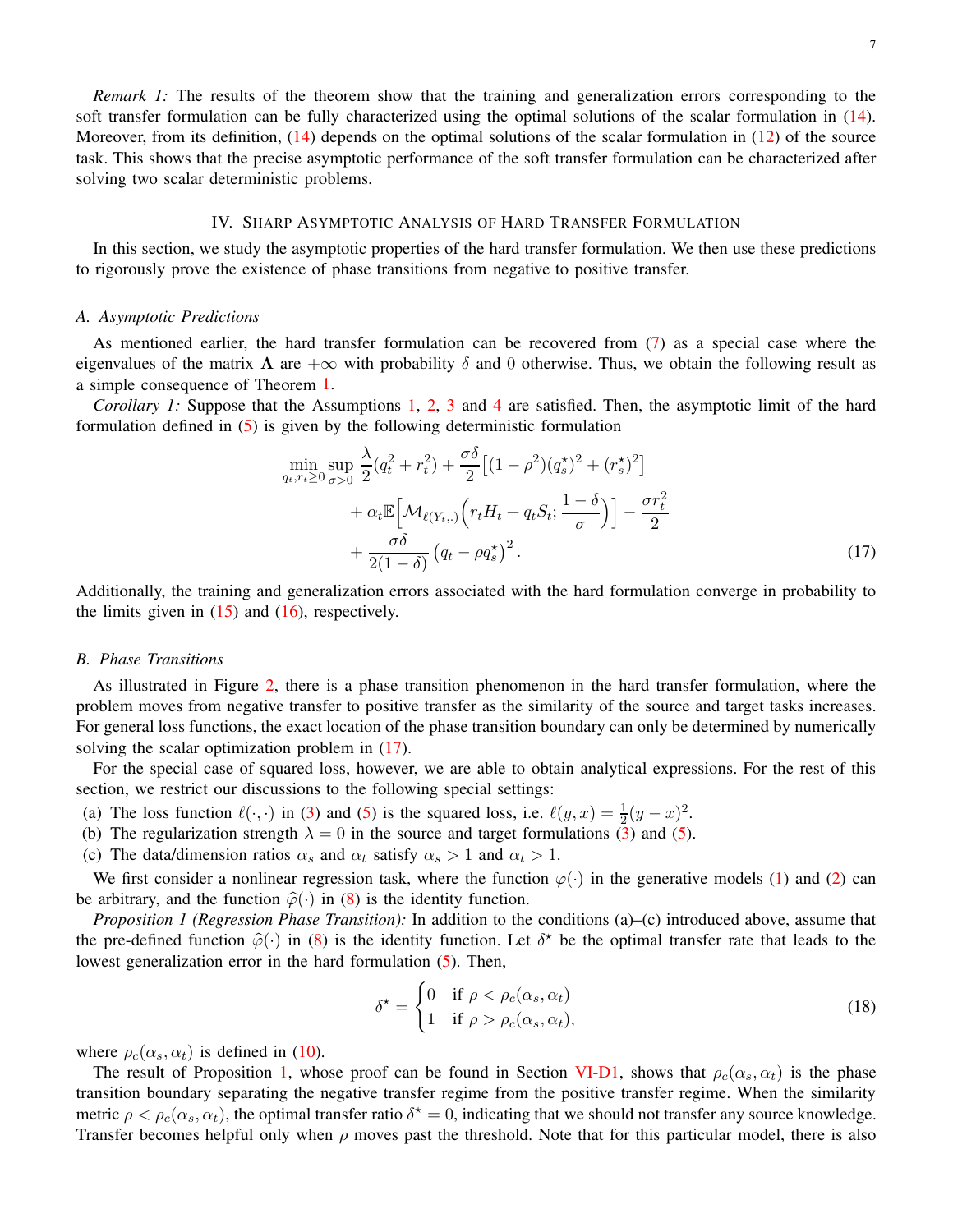an interesting feature that the optimal  $\delta^*$  jumps to 1 in the positive transfer phase, meaning that we should fully copy the source weight vector.

Next, we consider a binary classification task, where the nonlinear functions  $\varphi(\cdot)$  and  $\widehat{\varphi}(\cdot)$  are both the sign function. We first define a function

$$
g(\alpha_t, \alpha_s) = 1 - \frac{(1 - \frac{2}{\pi})\alpha_t(\alpha_s - \alpha_t)}{(\alpha_s - 1)\left[\frac{4}{\pi}(\alpha_t - 1)\alpha_t + 2(1 - \frac{2}{\pi})(\alpha_t - 1)\right]}.
$$
(19)

<span id="page-7-2"></span>*Proposition 2 (Classification):* Assume that the conditions (a)-(c) introduced above hold, and both  $\varphi(\cdot)$  and  $\widehat{\varphi}(\cdot)$ are the sign function. Then

<span id="page-7-1"></span>
$$
\delta^* > 0 \quad \text{if} \quad \rho > g(\alpha_t, \alpha_s). \tag{20}
$$

We prove this result at the end of Section [VI.](#page-9-0) Unlike [\(18\)](#page-6-4), the result in [\(20\)](#page-7-1) only provides a *sufficient* condition for when the hard transfer is beneficial. Nevertheless, our numerical simulations show that the sufficient condition in [\(20\)](#page-7-1) is actually the correct phase transition boundary for the majority of parameter settings for  $\alpha_t, \alpha_s$ .

#### V. ADDITIONAL SIMULATION RESULTS

<span id="page-7-0"></span>In this section, we provide additional simulation examples to confirm our asymptotic analysis and illustrate the phase transition phenomenon. In our experiments, we focus on the regression and classification models.

#### *A. Model Assumptions*

For the regression model, we assume that the source, target and test data are generated according to

$$
y_i = \max(\boldsymbol{a}_i^{\top}\boldsymbol{\xi}, 0), \ \forall i \in \{1, \dots, n\}.
$$

The data  $\{(a_i, y_i)\}_{i=1}^n$  can be the training data of the source or target tasks. In this regression model, we assume that the function  $\hat{\varphi}(.)$  is the identity function, i.e.  $\hat{\varphi}(x) = x$ . Then, the generalization error corresponding to the soft formulation converges in probability as follows

$$
\mathcal{E}_{\text{test}} \xrightarrow{p \to \infty} v - 2cq_t^{\star} + ((q_t^{\star})^2 + (r_t^{\star})^2),
$$

where  $c$  and  $v$  are defined as follows

$$
c = \mathbb{E}[z \max(z, 0)], v = \mathbb{E}[\max(z, 0)^2].
$$

Here, z is a standard Gaussian random variable and  $q_t^*$  and  $r_t^*$  are defined in Theorem [1.](#page-5-0) Additionally, the asymptotic limit of the generalization error corresponding to the hard formulation can be expressed in a similar fashion.

For the binary classification model, we assume that the source, target and test data labels are binary and generated as follows:

$$
y_i = sign(\boldsymbol{a}_i^\top \boldsymbol{\xi}), \ \forall i \in \{1, \dots, n\}.
$$

Here, the data  $\{(a_i, y_i)\}_{i=1}^n$  can be the training data of the source and target tasks. In this classification model, the objective is to predict the correct sign of any unseen sample  $y_{new}$ . Then, we fix the function  $\hat{\varphi}(.)$  to be the sign function. Following Theorem [1,](#page-5-0) it can be easily shown that the generalization error corresponding to the soft formulation given in [\(7\)](#page-1-1) converges in probability as follows

$$
\mathcal{E}_{\text{test}} \xrightarrow{p \to \infty} \frac{1}{\pi} \cos^{-1} \left( \frac{q_t^{\star}}{\sqrt{(q_t^{\star})^2 + (r_t^{\star})^2}} \right).
$$

Here,  $q_t^*$  and  $r_t^*$  are the optimal solutions of the target scalar formulation given in [\(14\)](#page-5-3). The generalization error corresponding to the hard formulation given in [\(5\)](#page-1-0) can be expressed in a similar fashion.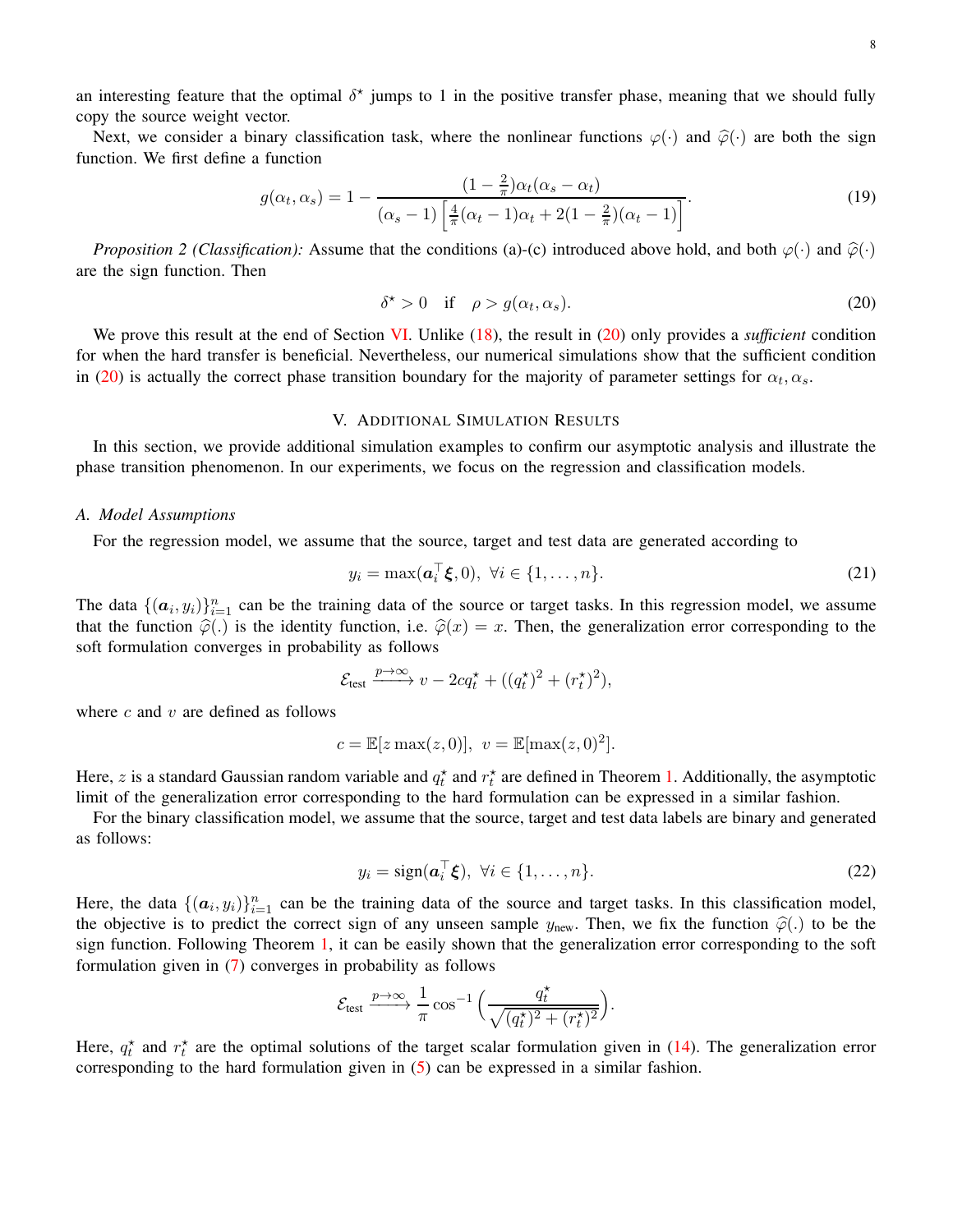<span id="page-8-1"></span>

<span id="page-8-2"></span><span id="page-8-0"></span>Fig. 3. Additional illustrations of the phase transition phenomenon. (a) Regression (squared loss,  $\alpha_t = 0.5$ , and  $\alpha_s = 3\alpha_t$ ) (b) Regression (squared loss,  $\alpha_t = 2$ , and  $\alpha_s = 2\alpha_t$ ) (c) Binary classification (squared loss,  $\alpha_t = 1.5$ , and  $\alpha_s = 3\alpha_t$ ) (d) Binary classification (hinge loss,  $\alpha_t = 1.5$ , and  $\alpha_s = 3\alpha_t$ ). In all the experiments, we set the regularization strength to be  $\lambda = 0.1$ . The blue line represents our theoretical predictions of the optimal transfer rate obtained by solving our asymptotic results in Section [IV](#page-6-2) for multiple values of δ. The empirical results are averaged over 100 independent Monte Carlo trials with  $p = 2500$ .

## *B. Phase Transitions in the Hard Formulation*

In Section [IV,](#page-6-2) we have presented analytical formulas for the phase transition phenomenon, but only for the special case of squared loss with no regularization. The main purpose of this experiment, shown in Figure [3,](#page-8-0) is to demonstrate that the phase transition phenomenon still takes place in more general settings with different loss functions and regularization strengths.

In all the cases shown in Figure [3,](#page-8-0) the transition from negative to positive transfer is a discontinuous jump from standard learning (i.e. no transfer) to full source transfer. Additionally, Figures  $3(c)$  and  $3(d)$  show that the loss function has a small effect on the phase transition boundary.

## *C. Soft Transfer: Impact of the Weighting Matrix and Regularization Strength*

In this experiment, we empirically explore the impact of the weighting matrix  $\Sigma$  on the generalization error corresponding to the soft formulation. We focus on the binary classification problem with logistic loss. The weighting matrix in [\(7\)](#page-1-1) takes the following form

<span id="page-8-3"></span>
$$
\Sigma = \sqrt{\beta_t} V,\tag{23}
$$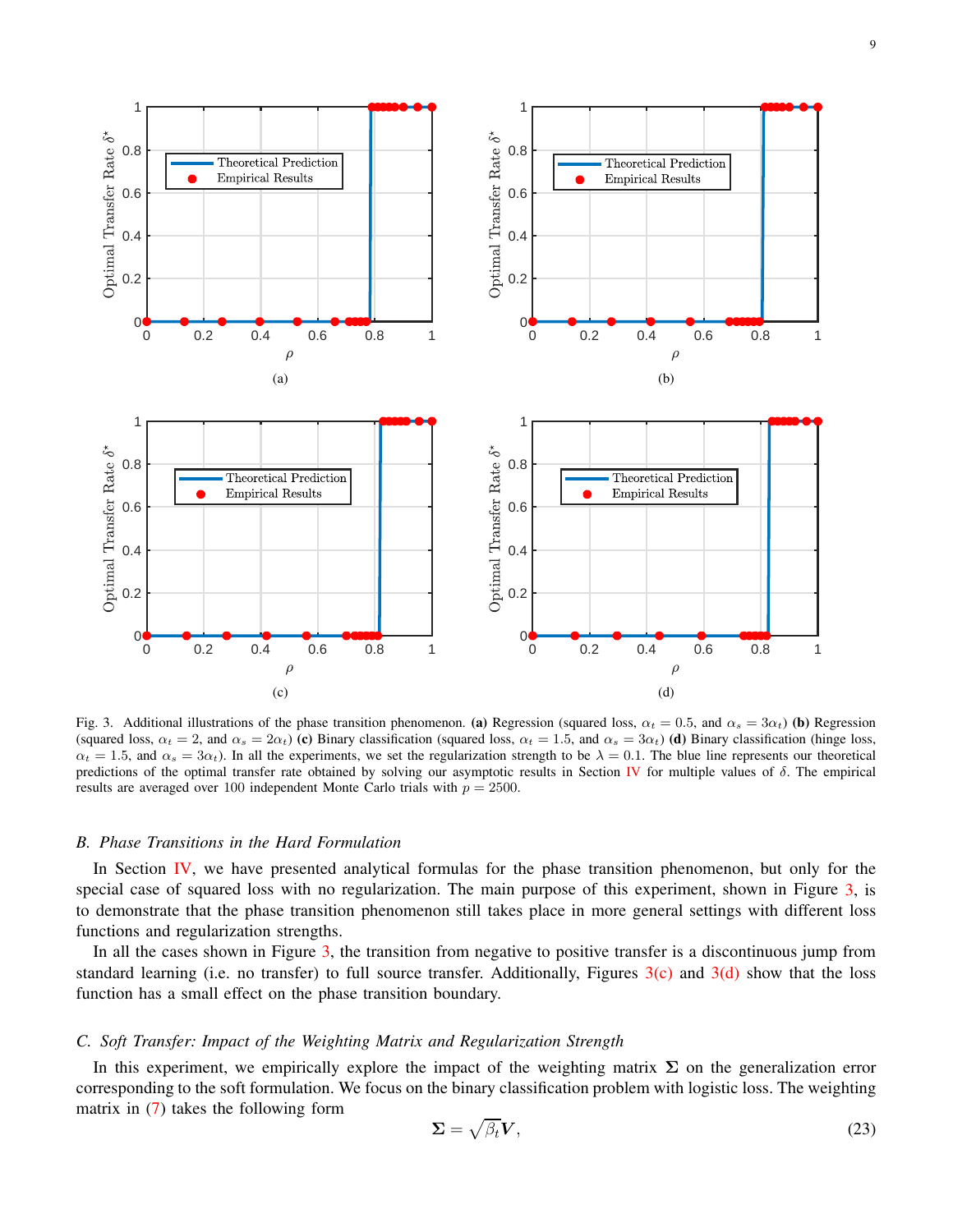<span id="page-9-1"></span>

<span id="page-9-2"></span>Fig. 4. Continuous line: Theoretical predictions. Circles: numerical simulations. (a)  $\alpha_s = 6\alpha_t$ ,  $\lambda = 0.1$ ,  $\beta_t = 1/10$  and  $\rho = 0.9$ . (b)  $\alpha_t = 1$ ,  $\alpha_s = 5\alpha_t$ ,  $\lambda = 0.3$  and  $\rho = 0.75$ . In all the experiments, we consider the binary classification problem with the logistic loss function. The empirical results are averaged over 50 independent Monte Carlo trials and we set  $p = 1000$ .

where  $V$  is a diagonal matrix generated in three different ways. (1) *Soft Identity*:  $V$  is an identity matrix; (2) *Soft Uniform*: the diagonal entries of V are drawn independently from the uniform distribution and then scaled to have their mean equal to 1; (3): *Soft Beta*: similar to (2), but with the diagonal entries drawn from the beta distribution, followed by rescaling to unit mean.

Figure [4\(a\)](#page-9-1) shows that the considered weighting matrix choices have similar generalization performance, with the identity matrix being slightly better than the other alternatives. Moreover, Figure [4\(b\)](#page-9-2) illustrates the effects of the parameter  $\beta_t$  in [\(23\)](#page-8-3) on the generalization performance. It points to the interesting possibility of "designing" the optimal weight matrix to minimize the generalization error.

#### *D. Soft and Hard Transfer Comparison*

In the last simulation example, we consider the regression model and compare the performance of the hard and soft transfer formulations as a function of  $\alpha_t$  and  $\rho$ .

Figure  $5(a)$  shows that the soft formulation provides the best generalization performance for all values of  $\alpha_t$ . Moreover, we can see that the hard transfer formulation is only useful for small values  $\alpha_t$ . Figure [5\(b\)](#page-10-1) shows that the performance of the soft and hard transfer formulations depend on the similarity between the source and target tasks. Specifically, the generalization performances of different transfer approaches all improve as we increase the similarity measure  $\rho$ . We can also see that the full source transfer approach provides the lowest generalization error when the similarity measure is close to 1, while the soft transfer method leads to the best generalization performance at moderate values of the similarity measure. At very small values of  $\rho$ , which means that the two tasks share little resemblance, the standard learning method (i.e. no transfer) is the best scheme one should use.

## VI. TECHNICAL DETAILS

<span id="page-9-0"></span>In this section, we provide a detailed proof of Theorem [1,](#page-5-0) Corollary [1](#page-6-0) and Proportions [1](#page-6-1) and [2.](#page-7-2) Specifically, we focus on analyzing the generalized formulation in [\(7\)](#page-1-1) using the CGMT framework introduced in the following part.

## <span id="page-9-4"></span>*A. Technical Tool: Convex Gaussian Min-Max Theorem*

The CGMT provides an asymptotic equivalent formulation of primary optimization (PO) problems of the following form

<span id="page-9-3"></span>
$$
\Phi_p(\boldsymbol{G}) = \min_{\boldsymbol{w} \in \mathcal{S}_{\boldsymbol{w}}} \max_{\boldsymbol{u} \in \mathcal{S}_{\boldsymbol{u}}} \boldsymbol{u}^\top \boldsymbol{G} \boldsymbol{w} + \psi(\boldsymbol{w}, \boldsymbol{u}). \tag{24}
$$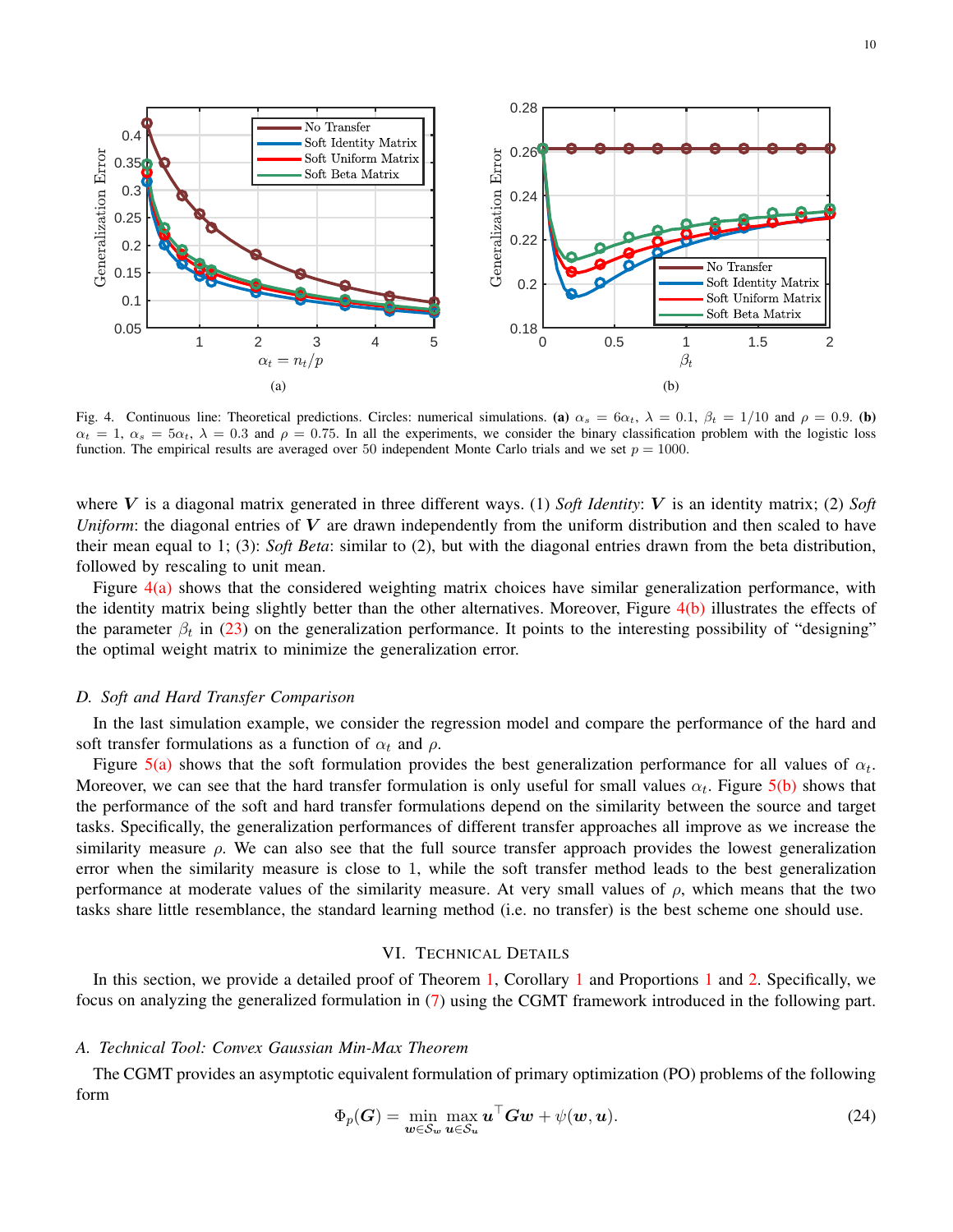<span id="page-10-0"></span>

Fig. 5. Continuous line: Theoretical predictions. Circles: numerical simulations. (a)  $\alpha_s = 12\alpha_t$ ,  $\lambda = 0.2$  and  $\rho = 0.75$ . (b)  $\alpha_t = 1.5$ ,  $\alpha_s = 8\alpha_t$  and  $\lambda = 0.4$ . In all the experiments, we consider the regression setting with a squared loss. The hard transfer formulation uses  $\delta = 0.5$ , and the soft transfer formulation uses an identity weighting matrix. The empirical results are averaged over 50 independent Monte Carlo trials and we set  $p = 1000$ .

Specifically, the CGMT shows that the PO given in [\(24\)](#page-9-3) is asymptotically equivalent to the following formulation

<span id="page-10-1"></span>
$$
\phi_p(\boldsymbol{g},\boldsymbol{h}) = \min_{\boldsymbol{w}\in\mathcal{S}_{\boldsymbol{w}}}\max_{\boldsymbol{u}\in\mathcal{S}_{\boldsymbol{u}}}\|\boldsymbol{u}\|\boldsymbol{g}^\top\boldsymbol{w} + \|\boldsymbol{w}\|\boldsymbol{h}^\top\boldsymbol{u} + \psi(\boldsymbol{w},\boldsymbol{u}),
$$

referred to as the auxiliary optimization (AO) problem. Before showing the equivalence between the PO and AO, the CGMT assumes that  $G \in \mathbb{R}^{n \times p}$ ,  $g \in \mathbb{R}^p$  and  $h \in \mathbb{R}^n$ , all have i.i.d standard normal entries, the feasibility sets  $\mathcal{S}_{w} \subset \mathbb{R}^{p}$  and  $\mathcal{S}_{u} \subset \mathbb{R}^{n}$  are convex and compact, and the function  $\psi(.,.) : \mathbb{R}^{p} \times \mathbb{R}^{n} \to \mathbb{R}$  is continuous *convexconcave* on  $\mathcal{S}_{w} \times \mathcal{S}_{u}$ . Moreover, the function  $\psi(.,.)$  is independent of the matrix G. Under these assumptions, the CGMT [\[17,](#page-25-5) Theorem 6.1] shows that for any  $\chi \in \mathbb{R}$  and  $\zeta > 0$ , it holds

<span id="page-10-3"></span><span id="page-10-2"></span>
$$
\mathbb{P}\left(\left|\Phi_p(\boldsymbol{B}) - \chi\right| > \zeta\right) \le 2 \mathbb{P}\left(\left|\phi_p(\boldsymbol{g}, \boldsymbol{h}) - \chi\right| > \zeta\right). \tag{25}
$$

Additionally, the CGMT [\[17,](#page-25-5) Theorem 6.1] provides the following conditions under which the optimal solutions of the PO and AO concentrates around the same set.

*Theorem 2 (CGMT Framework):* Consider an open set  $S_{p,\epsilon}$ . Moreover, define the set  $S_{p,\epsilon}^c = S_w \setminus S_{p,\epsilon}$ . Let  $\phi_p$ and  $\phi_p^c$  be the optimal cost values of the AO formulation in [\(25\)](#page-10-2) with feasibility sets  $S_w$  and  $S_{p,\epsilon}^c$ , respectively. Assume that the following properties are all satisfied

- (1) There exists a constant  $\phi$  such that the optimal cost  $\phi_p$  converges in probability to  $\phi$  as p goes to  $+\infty$ .
- (2) There exists a positive constant  $\zeta > 0$  such that  $\phi_p^c \ge \phi + \zeta$  with probability going to 1 as  $p \to +\infty$ , for any fixed  $\epsilon > 0$ .

Then, the following convergence in probability holds

$$
|\Phi_p - \phi_p| \stackrel{p}{\longrightarrow} 0
$$
, and  $\mathbb{P}(\widehat{\mathbf{w}}_p \in \mathcal{S}_{p,\epsilon}) \stackrel{p \to \infty}{\longrightarrow} 1$ ,

for any fixed  $\epsilon > 0$ , where  $\Phi_p$  and  $\hat{w}_p$  are the optimal cost and the optimal solution of the PO formulation in [\(24\)](#page-9-3). Theorem [2](#page-10-3) allows us to analyze the generally easy AO problem to infer asymptotic properties of the generally hard PO problem. Next, we use the CGMT to rigorously prove the technical results presented in Theorem [1.](#page-5-0)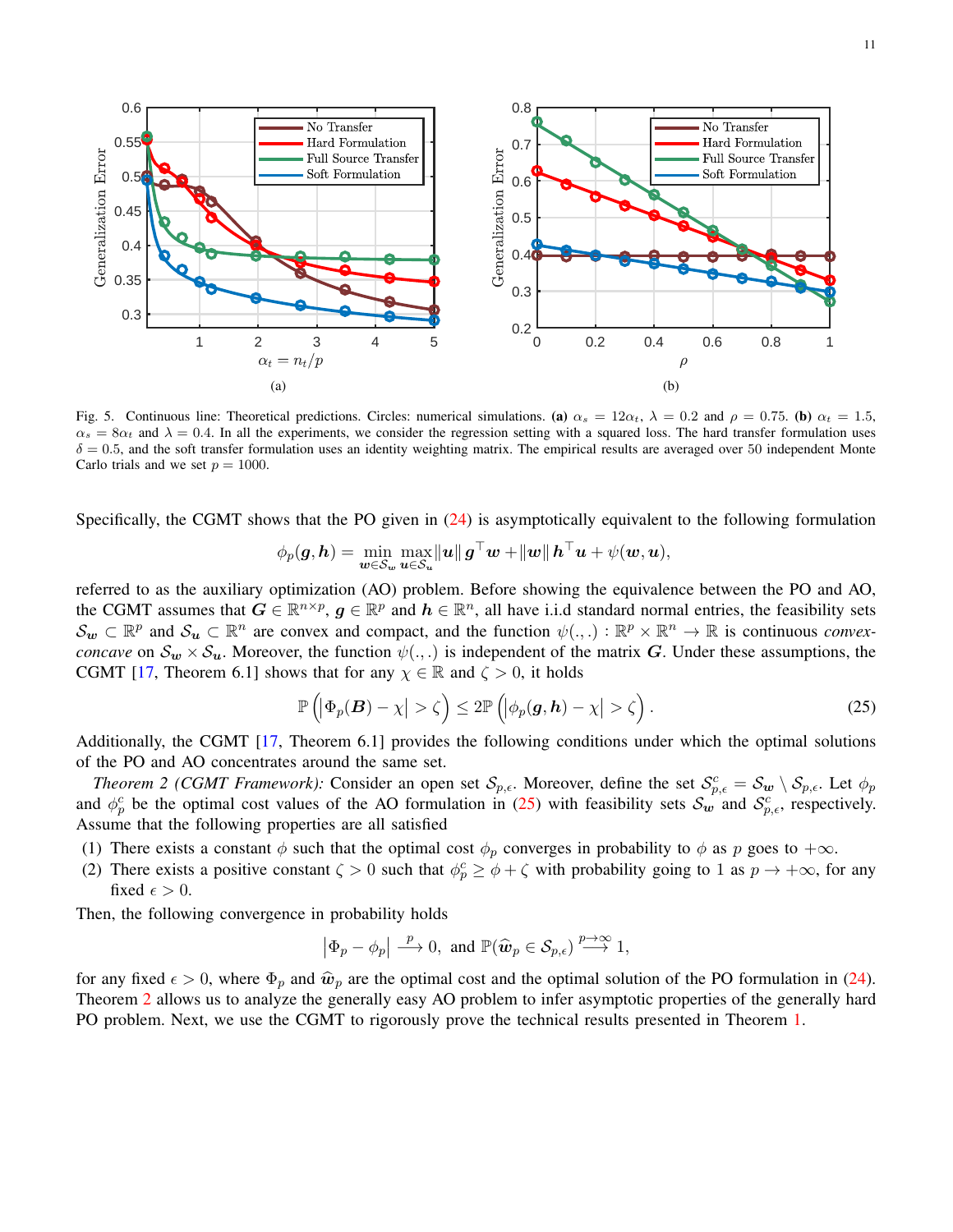## *B. Precise Analysis of the Source Formulation*

The source formulation defined in  $(3)$  is well–studied in recent literature [\[25\]](#page-25-11). Specifically, it has been rigorously proved that the performance of the source formulation can be fully characterized after solving the following scalar formulation

<span id="page-11-1"></span>
$$
\min_{q_s, r_s \ge 0} \sup_{\sigma > 0} \alpha_s \mathbb{E} \Big[ \mathcal{M}_{\ell(Y_s,.)} \Big( r_s H_s + q_s S_s; \frac{r_s}{\sigma} \Big) \Big] - \frac{r_s \sigma}{2} + \frac{\lambda}{2} (q_s^2 + r_s^2). \tag{26}
$$

Here,  $Y_s = \varphi(S_s)$ , and  $H_s$  and  $S_s$  are two independent standard Gaussian random variables. The expectation in [\(26\)](#page-11-1) is taken over the random variables  $H_s$  and  $S_s$ . Furthermore, the function  $\mathcal{M}_{\ell(Y_s,.)}$  introduced in the scalar optimization problem  $(26)$  is the Moreau envelope function defined in  $(13)$ .

## <span id="page-11-0"></span>*C. Precise Analysis of the Soft Transfer Approach*

In this part, we provide a precise asymptotic analysis of the generalized transfer formulation given in [\(7\)](#page-1-1). Specifically, we focus on analyzing the following formulation

$$
\min_{\boldsymbol w \in \mathbb{R}^p} \frac{1}{p} \sum_{i=1}^{n_t} \ell\left(y_i ; \boldsymbol a_i^{\top} \boldsymbol w \right) + \frac{\lambda}{2} \|\boldsymbol w\|^2 + \frac{1}{2} \big\| \boldsymbol \Sigma (\boldsymbol w - \widehat{\boldsymbol w}_s) \big\|^2 \,,
$$

where  $\hat{w}_s$  is the optimal solution of the source formulation given in [\(3\)](#page-1-4). Note that the vector  $\hat{w}_s$  is independent of the training data of the target task. For simplicity of notation, we denote by  $\{(\boldsymbol{a}_i, y_i)\}_{i=1}^{n_t}$ , the training data of the target task. Here, we use the CGMT framework introduced in Section [VI-A](#page-9-4) to precisely analyze the above formulation.

<span id="page-11-4"></span>*1) Formulating the Auxiliary Optimization Problem:* Our first objective is to rewrite the generalized formulation in the form of the PO problem given in [\(24\)](#page-9-3). To this end, we introduce additional optimization variables. Specifically, the generalized formulation can be equivalently formulated as follows

<span id="page-11-2"></span>
$$
\min_{\boldsymbol{w}\in\mathbb{R}^p} \max_{\boldsymbol{u}\in\mathbb{R}^{n_t}} \frac{1}{p} \boldsymbol{u}^\top \boldsymbol{A} \boldsymbol{w} - \frac{1}{p} \sum_{i=1}^{n_t} \ell^{\star} (y_i; u_i) + \frac{\lambda}{2} ||\boldsymbol{w}||^2
$$

$$
+ \frac{1}{2} ||\boldsymbol{\Sigma}(\boldsymbol{w} - \widehat{\boldsymbol{w}}_s)||^2.
$$
\n(27)

Here, the optimization vector  $u \in \mathbb{R}^{n_t}$  is formed as  $u = [u_1, \dots, u_{n_t}]^\top$ , the data matrix  $A \in \mathbb{R}^{n_t \times p}$  is given by  $A = [a_1, \ldots, a_m]^\top$ . Additionally, the function  $\ell^*(y;.)$  denotes the convex conjugate function of the loss function  $\ell(y;.)$ . First, observe that the CGMT framework assumes that the feasibility sets of the minimization and maximization problems are compact. Then, our next step is to show that the formulation given in [\(27\)](#page-11-2) satisfies this assumption.

<span id="page-11-3"></span>*Lemma 1 (Primal–Dual Compactness):* Assume that  $\hat{w}$  and  $\hat{u}$  are the optimal solutions of the optimization problem in [\(27\)](#page-11-2). Then, there exist two constants  $C_w > 0$  and  $C_u > 0$  such that the following convergence in probability holds

$$
\mathbb{P}(\|\widehat{\boldsymbol{w}}\| \leq C_w) \xrightarrow{p} 1, \ \mathbb{P}(\|\widehat{\boldsymbol{u}}\| / \sqrt{n_t} \leq C_u) \xrightarrow{p} 1. \tag{28}
$$

The proof of Lemma [1](#page-11-3) is omitted since it follows the same steps of the results presented in [\[20,](#page-25-8) Lemma 1] and [\[20,](#page-25-8) Lemma 2]. The proof of the above result follows using Assumption [3,](#page-4-4) Assumption [5](#page-4-1) and the asymptotic results in [\[26,](#page-25-12) Theorem 2.1] to prove the compactness of the optimal solution  $\hat{w}$ . Then, use the result in [\[27,](#page-25-13) Proposition 11.[3](#page-4-4)] and Assumption 3 to show the compactness of the optimal dual vector  $\hat{u}$ .

The theoretical result in Lemma [1](#page-11-3) shows that the optimization problem in [\(27\)](#page-11-2) can be equivalently formulated with compact feasibility sets on events with probability going to one. Then, it suffices to study the constrained version of [\(27\)](#page-11-2). Note that the data labels  $\{y_i\}_{i=1}^{n_t}$  depend on the data matrix A. Then, one can decompose the matrix  $\boldsymbol{A}$  as follows

$$
\boldsymbol{A} = \boldsymbol{A}\boldsymbol{P}_{\boldsymbol{\xi}_t} + \boldsymbol{A}\boldsymbol{P}_{\boldsymbol{\xi}}^\perp = \boldsymbol{A}\boldsymbol{\xi}_t\boldsymbol{\xi}_t^\top + \boldsymbol{A}\boldsymbol{P}_{\boldsymbol{\xi}}^\perp.
$$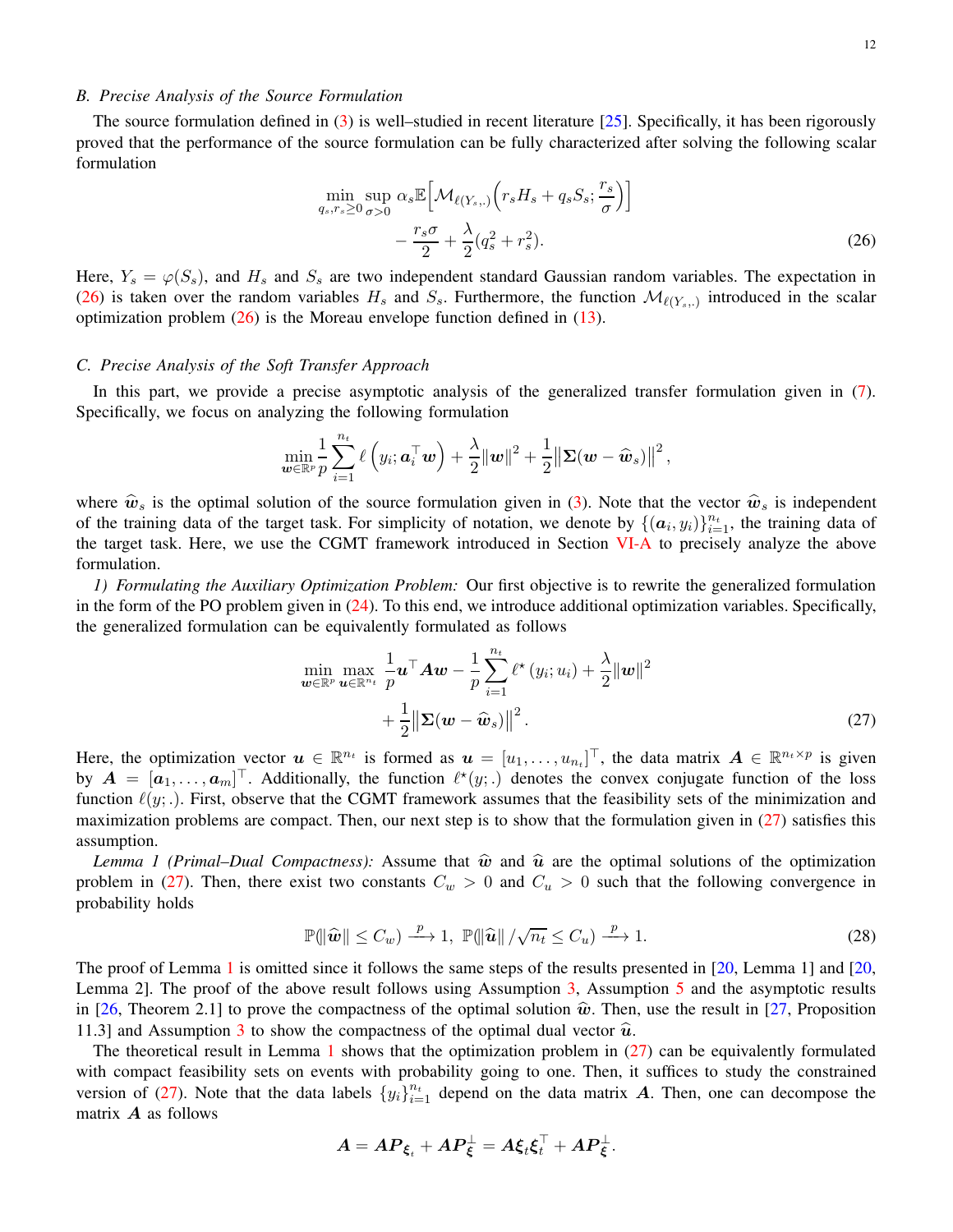Here, the matrix  $P_{\xi_t} \in \mathbb{R}^{p \times p}$  denotes the projection matrix onto the space spanned by the vector  $\xi_t$ , and the matrix  $P_{\xi}^{\perp} = I_p - \xi_t \xi_t^{\perp}$  denotes the projection matrix onto the orthogonal complement of the space spanned by the vector  $\xi_t$ . Note that we can express A as follows without changing its statistics

<span id="page-12-0"></span>
$$
A = s_t \xi_t^{\top} + GP_{\xi}^{\perp},\tag{29}
$$

where  $s_t \sim \mathcal{N}(0, I_{n_t})$  and the components of the matrix  $G \in \mathbb{R}^{n_t \times p}$  are drawn independently from a standard Gaussian distribution and where  $s_t$  and G are independent. This means that the formulation in [\(27\)](#page-11-2) can be expressed as follows

$$
\min_{\|\mathbf{w}\| \le C_w} \max_{\mathbf{u} \in \mathcal{C}_t} \frac{1}{p} \mathbf{u}^\top \mathbf{G} \mathbf{P}_{\xi}^\perp \mathbf{w} + \frac{1}{p} \mathbf{u}^\top s_t \xi_t^\top \mathbf{w} + \frac{\lambda}{2} {\|\mathbf{w}\|}^2 -\frac{1}{p} \sum_{i=1}^{n_t} \ell^*(y_i; u_i) + \frac{1}{2} {\|\mathbf{\Sigma}(\mathbf{w} - \widehat{\mathbf{w}}_s)\|}^2,
$$
(30)

where the set  $C_t = \{u : ||u|| / \sqrt{n_t} \le C_u\}$ . Note that the formulation in [\(30\)](#page-12-0) is in the form of the primary formulation given in [\(24\)](#page-9-3). Here, the function  $\psi(.,.)$  is defined as follows

$$
\psi(\boldsymbol{w}, \boldsymbol{u}) = \frac{1}{p} \boldsymbol{u}^{\top} \boldsymbol{s}_{t} \boldsymbol{\xi}_{t}^{\top} \boldsymbol{w} + \frac{\lambda}{2} ||\boldsymbol{w}||^{2} - \frac{1}{p} \sum_{i=1}^{n_{t}} \ell^{*} (y_{i}; u_{i}) + \frac{1}{2} ||\boldsymbol{\Sigma}(\boldsymbol{w} - \widehat{\boldsymbol{w}}_{s})||^{2}.
$$
\n(31)

One can easily see that the optimization problem in  $(30)$  has compact convex feasibility sets. Moreover, the function  $\psi(.,.)$  is continuous, convex–concave and independent of the Gaussian matrix G. This shows that the assumptions of the CGMT are all satisfied by the primary formulation in [\(30\)](#page-12-0). Then, following the CGMT framework, the auxiliary formulation corresponding to our primary problem in [\(30\)](#page-12-0) can be expressed as follows

$$
\min_{\|\mathbf{w}\| \leq C_w} \max_{\mathbf{u} \in C_t} \frac{\|\mathbf{u}\|}{p} \mathbf{g}^\top \mathbf{P}_{\xi}^\perp \mathbf{w} + \frac{1}{p} \mathbf{u}^\top \mathbf{s}_t \xi_t^\top \mathbf{w} + \frac{h^\top \mathbf{u}}{p} \left\| \mathbf{P}_{\xi}^\perp \mathbf{w} \right\| + \frac{\lambda}{2} \|\mathbf{w}\|^2 - \frac{1}{p} \sum_{i=1}^{n_t} \ell^\star \left(y_i; u_i\right) + \frac{1}{2} \left\| \mathbf{\Sigma} (\mathbf{w} - \widehat{\mathbf{w}}_s) \right\|^2,
$$
\n(32)

where  $g \in \mathbb{R}^p$  and  $h \in \mathbb{R}^{n_t}$  are two independent standard Gaussian vectors. The rest of the proof focuses on simplifying the obtained AO formulation and study its asymptotic properties.

<span id="page-12-2"></span>*2) Simplifying the AO Problem of the Target Task:* Here, we focus on simplifying the auxiliary formulation corresponding to the target task. We start our analysis by decomposing the target optimization vector  $w \in \mathbb{R}^p$  as follows

<span id="page-12-3"></span><span id="page-12-1"></span>
$$
\mathbf{w} = (\xi_t^\top \mathbf{w}) \xi_t + B_{\xi_t}^\perp r_t. \tag{33}
$$

Here,  $r_t \in \mathbb{R}^{p-1}$  is a free vector,  $B_{\xi_t}^{\perp} \in \mathbb{R}^{p \times (p-1)}$  is formed by an orthonormal basis orthogonal to the vector  $\xi_t$ . Now, define the variable  $q_t$  as follows  $q_t = \xi_t^{\perp} w$ . Based on the result in Lemma [1](#page-11-3) and the decomposition in [\(33\)](#page-12-1), there exists  $C_{q_t} > 0$ ,  $C_r > 0$  and  $C_u > 0$  such that our auxiliary formulation can be asymptotically expressed in terms of the variables  $q_t$  and  $r_t$  as follows

$$
\begin{split}\n&\min_{(q_t, \boldsymbol{r}_t) \in \mathcal{T}_1} \max_{\boldsymbol{u} \in \mathcal{C}_t} \frac{\|\boldsymbol{u}\|}{p} \boldsymbol{g}^\top \boldsymbol{B}_{\boldsymbol{\xi}_t}^\perp \boldsymbol{r}_t + \frac{\|\boldsymbol{r}_t\|}{p} \boldsymbol{h}^\top \boldsymbol{u} + \frac{q_t}{p} \boldsymbol{u}^\top \boldsymbol{s}_t + \frac{\lambda}{2} q_t^2 \\
&+ \frac{\lambda}{2} \|\boldsymbol{r}_t\|^2 - \frac{1}{p} \sum_{i=1}^{n_t} \ell^\star \left(y_i; u_i\right) + \frac{1}{2} q_t^2 V_{p,t} - q_t V_{p,ts} \\
&+ \frac{1}{2} \boldsymbol{r}_t^\top (\boldsymbol{B}_{\boldsymbol{\xi}_t}^\perp)^\top \boldsymbol{\Lambda} \boldsymbol{B}_{\boldsymbol{\xi}_t}^\perp \boldsymbol{r}_t + q_t \boldsymbol{\xi}_t^\top \boldsymbol{\Lambda} \boldsymbol{B}_{\boldsymbol{\xi}_t}^\perp \boldsymbol{r}_t - \boldsymbol{r}_t^\top (\boldsymbol{B}_{\boldsymbol{\xi}_t}^\perp)^\top \boldsymbol{\Lambda} \widehat{\boldsymbol{w}}_s,\n\end{split}
$$

Here, we drop terms independent of the optimization variables and the matrix  $\Lambda \in \mathbb{R}^{p \times p}$  is defined as  $\Lambda = \Sigma^{\top} \Sigma$ . Additionally, the feasibility set  $\mathcal{T}_1$  is defined as follows

<span id="page-12-4"></span>
$$
\mathcal{T}_1 = \left\{ (q_t, \mathbf{r}_t) : |q_t| \le C_{q_t}, ||\mathbf{r}_t|| \le C_r \right\}.
$$
\n(34)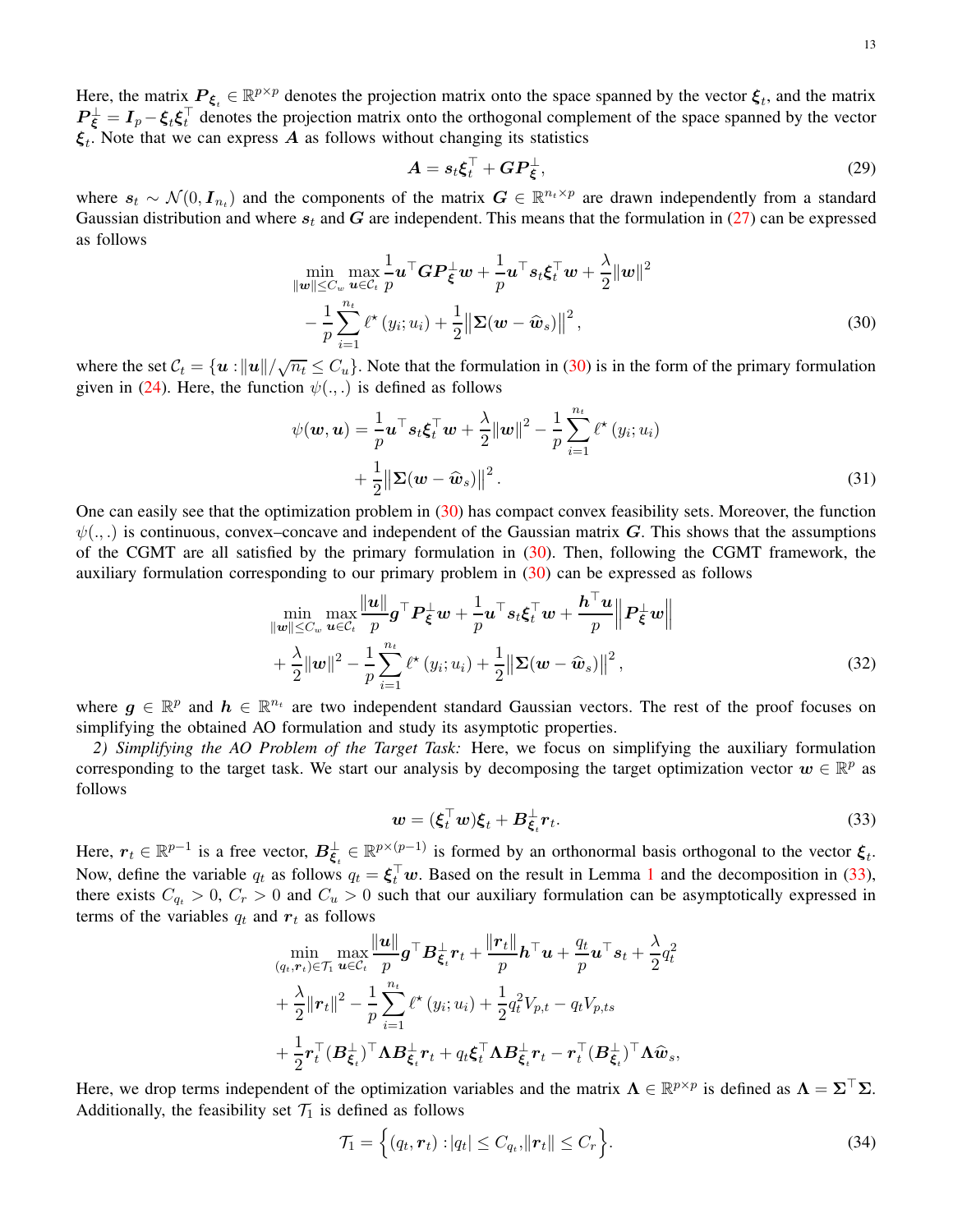Here, the sequence of random variables  $V_{t,n}$  and  $V_{ts,n}$  are defined as follows

<span id="page-13-0"></span>
$$
V_{p,t} = \boldsymbol{\xi}_t^\top \boldsymbol{\Lambda} \boldsymbol{\xi}_t, \ V_{p,ts} = \boldsymbol{\xi}_t^\top \boldsymbol{\Lambda} \widehat{\boldsymbol{w}}_s. \tag{35}
$$

Next, we focus on simplifying the obtained auxiliary formulation. Our strategy is to solve over the direction of the optimization vector  $r \in \mathbb{R}^{p-1}$ . This step requires the interchange of a non–convex minimization and a non–concave maximization. We can easily justify the interchange using the theoretical result in [\[17,](#page-25-5) Lemma A.3]. The main argument is that the strong convexity of the primary formulation in  $(30)$  allows us to perform such interchange in the corresponding auxiliary formulation. The optimization problem over the vector  $r_t$  with fixed norm, i.e.  $||\boldsymbol{r}_t|| = r_t$ , can be formulated as follows

$$
C_p^* = \min_{\mathbf{r}_t \in \mathbb{R}^{p-1}} \; \mathbf{b}_p^\top \mathbf{r}_t + \frac{1}{2} \mathbf{r}_t^\top \mathbf{\Lambda}^\perp \mathbf{r}_t, \quad \text{s.t.} \quad \|\mathbf{r}_t\| = r_t,
$$
\n
$$
(36)
$$

Here, we ignore constant terms independent of  $r_t$ , the matrix  $\Lambda^{\perp} \in \mathbb{R}^{(p-1)\times (p-1)}$  and the vector  $b_p \in \mathbb{R}^{p-1}$  can be expressed as follows

$$
\Lambda^{\perp} = (B_{\xi_t}^{\perp})^{\top} \Lambda B_{\xi_t}^{\perp}, \ b_p = \frac{\Vert \boldsymbol{u} \Vert}{p} (B_{\xi_t}^{\perp})^{\top} \boldsymbol{g} + q_t (B_{\xi_t}^{\perp})^{\top} \Lambda \boldsymbol{\xi}_t^{\top}
$$

$$
- (B_{\xi_t}^{\perp})^{\top} \Lambda \widehat{\boldsymbol{w}}_s.
$$

The optimization problem in [\(36\)](#page-13-0) is non–convex given the norm equality constraint. It is well–studied in the literature [\[28\]](#page-25-14) and is known as the trust region subproblem. Using the same analysis in [\[20\]](#page-25-8), the optimal cost value of the optimization problem [\(36\)](#page-13-0) can be expressed in terms of a one-dimensional optimization problem as follows

$$
C_p^* = \sup_{\sigma > -\mu_p} \left\{ -\frac{1}{2} \boldsymbol{b}_p^\top [\boldsymbol{\Lambda}^\perp + \sigma \boldsymbol{I}_{p-1}]^{-1} \boldsymbol{b}_p - \frac{\sigma r_t^2}{2} \right\},\tag{37}
$$

where  $\mu_p$  is the minimum eigenvalue of the matrix  $\Lambda^{\perp}$ , denoted by  $\sigma_{\min}(\Lambda^{\perp})$ . This result can be seen by equivalently formulating the non–convex problem in  $(36)$  as follows

$$
C_p^{\star} = \min_{\boldsymbol{r}_t \in \mathbb{R}^{p-1}} \max_{\sigma \in \mathbb{R}} \boldsymbol{b}_p^{\top} \boldsymbol{r}_t + \frac{1}{2} \boldsymbol{r}_t^{\top} \boldsymbol{\Lambda}^{\perp} \boldsymbol{r}_t + \frac{\sigma}{2} \left( \| \boldsymbol{r}_t \|^2 - r_t^2 \right).
$$

Then, show that the optimal  $\sigma$  satisfies a constraint that preserves the convexity over w. This allows us to interchange the maximization and minimization and solve over the vector  $w$ . The above analysis shows that the AO formulation corresponding to our primary problem can be expressed as follows

$$
\min_{(q_t, r_t) \in \mathcal{T}_2} \max_{\mathbf{u} \in \mathcal{C}_t} \sup_{\sigma > -\mu_p} \frac{r_t}{p} \mathbf{h}^\top \mathbf{u} + \frac{q_t}{p} \mathbf{u}^\top s_t + \frac{\lambda}{2} q_t^2 + \frac{\lambda}{2} r_t^2 \n- \frac{1}{p} \sum_{i=1}^{n_t} \ell^*(y_i; u_i) + \frac{1}{2} q_t^2 V_{p,t} - q_t V_{p,ts} - \frac{\|\mathbf{u}\|^2}{2p} T_{p,g}(\sigma) \n- \frac{\sigma r_t^2}{2} - \frac{1}{2} q_t^2 T_{p,t}(\sigma) - \frac{1}{2} T_{p,s}(\sigma) + q_t T_{p,ts}(\sigma).
$$
\n(38)

Here, the set  $\mathcal{T}_2$  has the same definition as the set  $\mathcal{T}_1$  except that we replace  $\|\mathbf{r}_t\|$  by  $r_t$ . Here, the sequence of random functions  $T_{p,q}(.), T_{p,t}(.), T_{p,s}(.)$  and  $T_{p,ts}(.)$  can be expressed as follows

<span id="page-13-1"></span>
$$
\begin{cases} T_{p,g}(\sigma)=\frac{1}{p}\boldsymbol{g}^{\top}\boldsymbol{B}_{\xi_t}^{\perp}[\boldsymbol{\Lambda}^{\perp}+\sigma\boldsymbol{I}_{p-1}]^{-1}(\boldsymbol{B}_{\xi_t}^{\perp})^{\top}\boldsymbol{g} \\ T_{p,t}(\sigma)=\boldsymbol{\xi}_t^{\top}\boldsymbol{\Lambda}\boldsymbol{B}_{\xi_t}^{\perp}[\boldsymbol{\Lambda}^{\perp}+\sigma\boldsymbol{I}_{p-1}]^{-1}(\boldsymbol{B}_{\xi_t}^{\perp})^{\top}\boldsymbol{\Lambda}\boldsymbol{\xi}_t \\ T_{p,s}(\sigma)=\widehat{\boldsymbol{w}}_s^{\top}\boldsymbol{\Lambda}\boldsymbol{B}_{\xi_t}^{\perp}[\boldsymbol{\Lambda}^{\perp}+\sigma\boldsymbol{I}_{p-1}]^{-1}(\boldsymbol{B}_{\xi_t}^{\perp})^{\top}\boldsymbol{\Lambda}\widehat{\boldsymbol{w}}_s \\ T_{p,ts}(\sigma)=\boldsymbol{\xi}_t^{\top}\boldsymbol{\Lambda}\boldsymbol{B}_{\xi_t}^{\perp}[\boldsymbol{\Lambda}^{\perp}+\sigma\boldsymbol{I}_{p-1}]^{-1}(\boldsymbol{B}_{\xi_t}^{\perp})^{\top}\boldsymbol{\Lambda}\widehat{\boldsymbol{w}}_s. \end{cases}
$$

Note that the formulation in [\(38\)](#page-13-1) is obtained after dropping terms that converge in probability to zero. This simplification can be justified using a similar analysis as in [\[20,](#page-25-8) Lemma 3]. The main idea is to show that both loss functions converge uniformly to the same limit.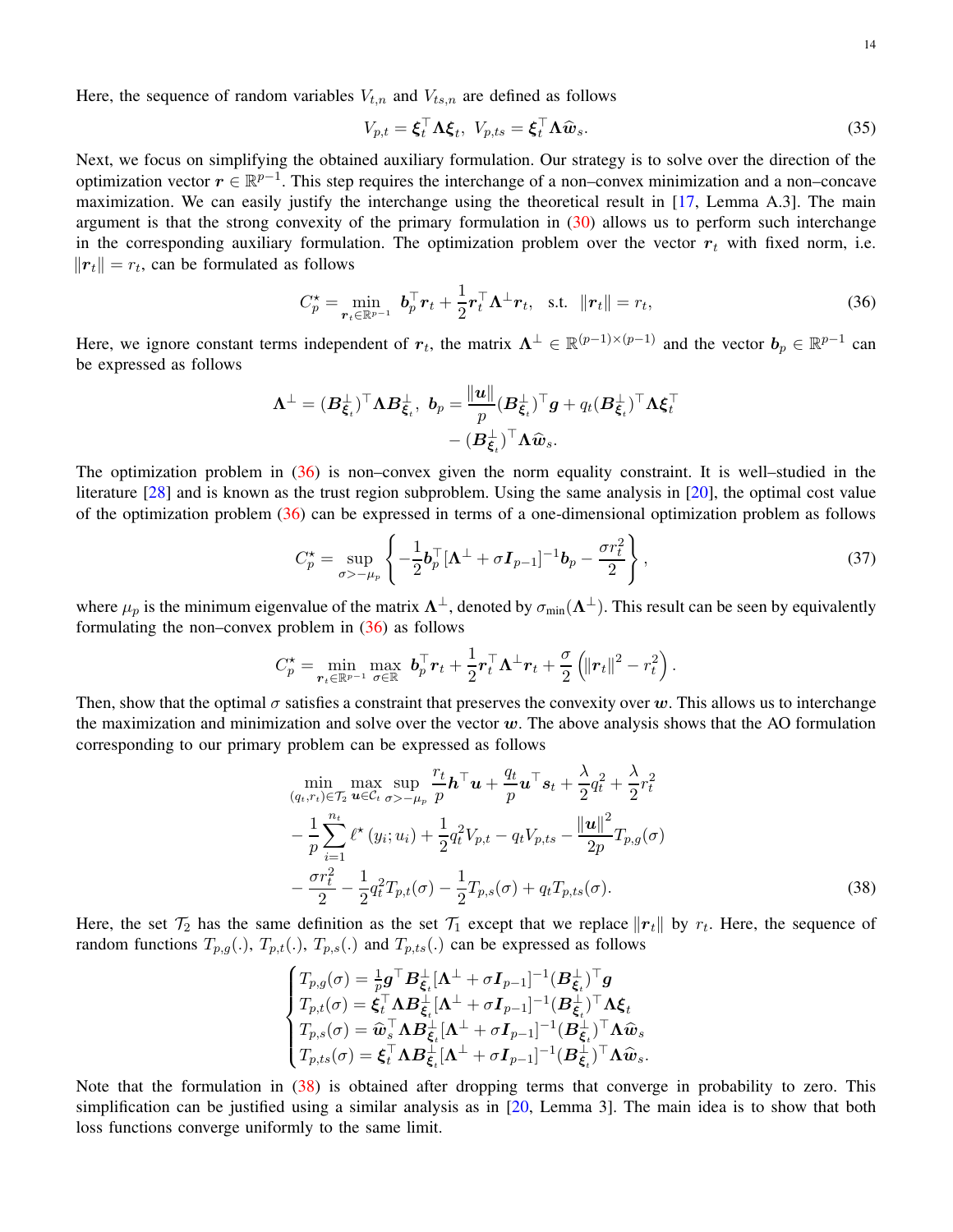Next, the objective is to simplify the obtained AO formulation over the optimization vector  $u \in \mathbb{R}^{n_t}$ . Based on the property stated in [\[20,](#page-25-8) Lemma 4], the optimization over the vector  $\boldsymbol{u}$  can be expressed as follows

$$
I_p^* = \max_{\mathbf{u} \in C_t} r_t \mathbf{h}^\top \mathbf{u} + q_t \mathbf{u}^\top \mathbf{s}_t - \sum_{i=1}^{n_t} \ell^*(y_i; u_i) - \frac{\|\mathbf{u}\|^2}{2} T_{p,g}(\sigma)
$$
  
= 
$$
\sum_{i=1}^{n_t} \mathcal{M}_{\ell(y_i,.)} \bigg( r_t h_i + q_t s_{t,i}; T_{p,g}(\sigma) \bigg).
$$

This result is valid on events with probability going to one as p goes to  $+\infty$ . Here, the function  $\mathcal{M}_{\ell(y_i,.)}$  is the Moreau envelope function defined in [\(13\)](#page-5-6). The proof of this property is omitted since it follows the same ideas of [\[20,](#page-25-8) Lemma 4]. The main idea is to use Assumption [3](#page-4-4) to show that the optimal solution of the unconstrained version of the maximization problem is bounded asymptotically. Then, use the property introduced in [\[27,](#page-25-13) Example 11.26] to complete the proof. Now, our auxiliary formulation can be asymptotically simplified to a scalar optimization problem as follows

$$
\min_{(q_t, r_t) \in \mathcal{T}_2} \sup_{\sigma > -\mu_p} \frac{\lambda}{2} (q_t^2 + r_t^2) + \frac{1}{2} q_t^2 V_{p,t} - q_t V_{p,ts} - \frac{\sigma r_t^2}{2} + \frac{1}{p} \sum_{i=1}^{n_t} \mathcal{M}_{\ell(y_i,.)} \Big( r_t h_i + q_t s_{t,i}; T_{p,g}(\sigma) \Big) - \frac{1}{2} q_t^2 T_{p,t}(\sigma) - \frac{1}{2} T_{p,s}(\sigma) + q_t T_{p,ts}(\sigma).
$$
\n(39)

<span id="page-14-2"></span>Note that the auxiliary formulation in [\(39\)](#page-14-0) has now scalar optimization variables. Then, it remains to study its asymptotic properties. We refer to this problem as the target scalar formulation.

*3) Asymptotic Analysis of the Target Scalar Formulation:* In this part, we study the asymptotic properties of the scalar formulation expressed in [\(39\)](#page-14-0). We start our analysis by studying the asymptotic properties of the sequence of random variables  $V_{p,t}$  and  $V_{p,ts}$  and the sequence of random functions  $T_{p,g}(.), T_{p,t}(.), T_{p,s}(.)$  and  $T_{p,ts}(.)$  as given in the following Lemma.

*Lemma 2 (Asymptotic Properties):* Define V as follows  $V = \mathbb{E}_{\mu}[\mu]$ , where the expectation is over the probability distribution  $\mathbb{P}_{\mu}$ .) defined in Assumption [5.](#page-4-1) First, the random variable  $\mu_p$  converges in probability to  $\mu_{min}$ , where  $\mu_{\text{min}}$  is defined in Assumption [5.](#page-4-1) For any fixed  $\sigma > 0$ , the following convergence in probability holds true

<span id="page-14-1"></span><span id="page-14-0"></span>
$$
\begin{cases}\nV_{p,t} \stackrel{p}{\rightarrow} V, V_{p,ts} \stackrel{p}{\rightarrow} V_{ts} = \rho q_s^{\star} V \\
T_{p,t}(\sigma - \mu_p) \stackrel{p}{\rightarrow} T_t(\sigma - \mu_{\min}) \\
T_{p,ts}(\sigma - \mu_p) \stackrel{p}{\rightarrow} T_{ts}(\sigma - \mu_{\min}) \\
T_{p,s}(\sigma - \mu_p) \stackrel{p}{\rightarrow} T_s(\sigma - \mu_{\min}) \\
T_{p,g}(\sigma - \mu_p) \stackrel{p}{\rightarrow} T_1(\sigma - \mu_{\min}).\n\end{cases}
$$

Here, the deterministic functions  $T_t(.)$ ,  $T_{ts}(.)$ ,  $T_s(.)$ ,  $T_1(.)$  and  $T_3(.)$  are defined as follows

$$
\begin{cases}\nT_t(\sigma) = V + \sigma - 1/T_1(\sigma), \ T_{ts}(\sigma) = \rho q_s^* T_t(\sigma) \\
T_s(\sigma) = ((1 - \rho^2)(q_s^*)^2 + (r_s^*)^2)T_3(\sigma) + (\rho q_s^*)^2 T_t(\sigma) \\
T_1(\sigma) = \mathbb{E}_{\mu} [1/(\mu + \sigma)], \ T_3(\sigma) = \mathbb{E}_{\mu} [\mu^2/(\mu + \sigma)].\n\end{cases}
$$

Moreover, the constants  $q_s^*$  and  $r_s^*$  are the optimal solutions of the source asymptotic formulation defined in [\(26\)](#page-11-1). The detailed proof of Lemma [2](#page-14-1) is provided in Appendix [VIII.](#page-20-1) Now that we obtained the asymptotic properties of the sequence of random variables, it remains to study the asymptotic properties of the optimal cost and optimal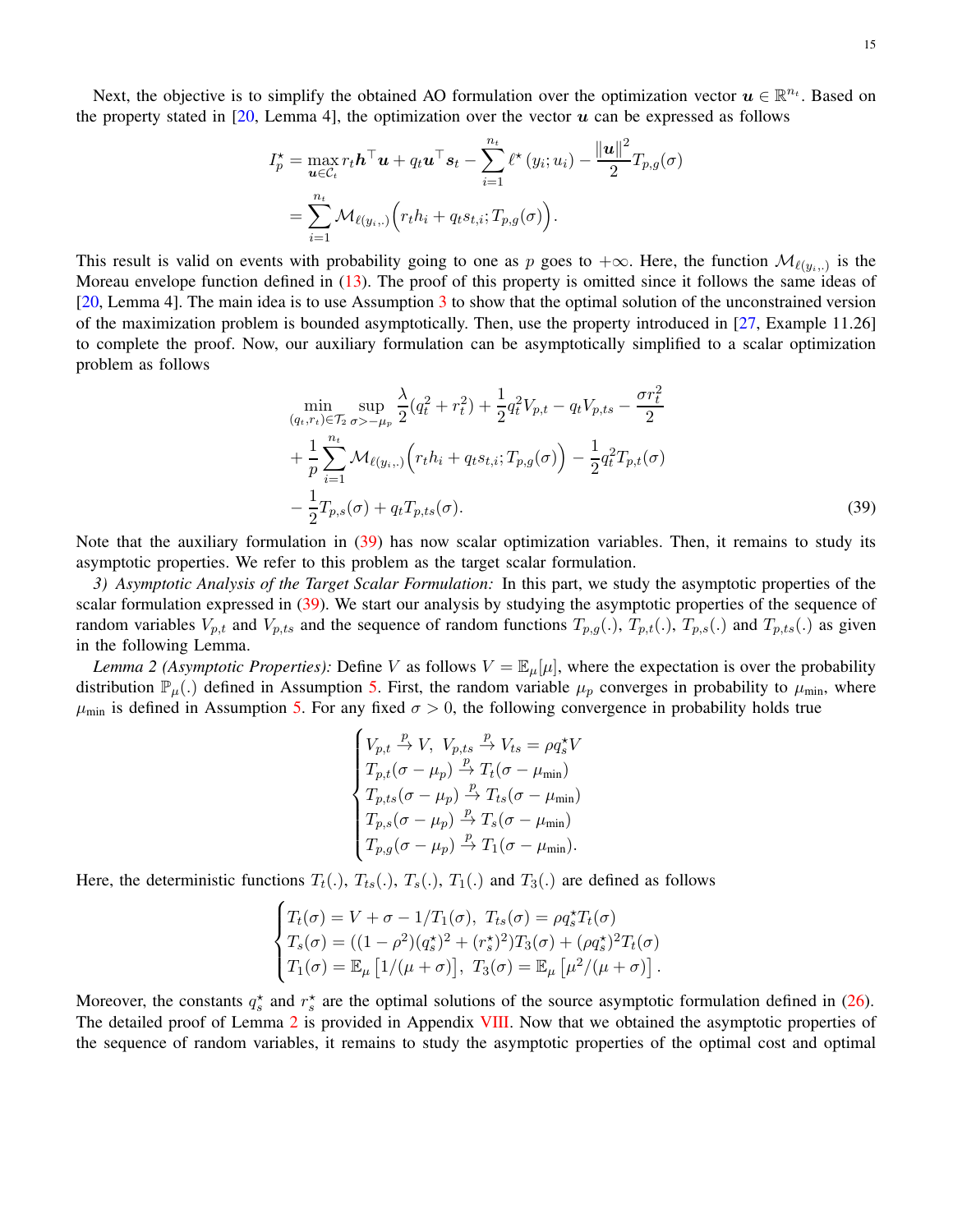solution set of the scalar formulation in [\(39\)](#page-14-0). To state our first asymptotic result, we define the following deterministic optimization problem

<span id="page-15-0"></span>
$$
\min_{(q_t, r_t) \in \mathcal{T}_2} \sup_{\sigma > -\mu_{\min}} \frac{\lambda}{2} (q_t^2 + r_t^2) + \frac{1}{2} q_t^2 V - q_t V_{ts} - \frac{\sigma r_t^2}{2} \n+ \alpha_t \mathbb{E} \Big[ \mathcal{M}_{\ell(Y_{t,\cdot})} \Big( r_t H_t + q_t S_t; T_g(\sigma) \Big) \Big] - \frac{1}{2} T_s(\sigma) \n+ q_t T_{ts}(\sigma) - \frac{1}{2} q_t^2 T_t(\sigma),
$$
\n(40)

where  $H_t$  and  $S_t$  are two independent standard Gaussian random variables and  $Y_t = \varphi(S_t)$ . Here, the function  $\mathcal{M}_{\ell(Y_t,.)}$  denotes the Moreau envelope function defined in [\(13\)](#page-5-6) and the expectation is take over the random variables  $H_t$ ,  $S_t$  and the possibly random function  $\varphi(.)$ . Now, we are ready to state our asymptotic property of the cost function of [\(39\)](#page-14-0).

<span id="page-15-1"></span>*Lemma 3 (Cost Function of the Traget AO Formulation):* Define  $\mathcal{O}_{p,t}(.)$  as the loss function of the target scalar optimization problem given in [\(39\)](#page-14-0). Additionally, define  $\mathcal{O}_t(.)$  as the cost function of the deterministic formulation in [\(40\)](#page-15-0). Then, the following convergence in probability holds true.

$$
\mathcal{O}_{p,t}(q_t, r_t, \sigma - \mu_p) \stackrel{p}{\rightarrow} \mathcal{O}_t(q_t, r_t, \sigma - \mu_{\min}), \tag{41}
$$

for any fixed feasible  $q_t$ ,  $r_t$  and  $\sigma > 0$ .

The proof of the asymptotic property stated in Lemma [3](#page-15-1) uses the asymptotic results stated in Lemma [2.](#page-14-1) Moreover, it uses the weak law of large numbers to show that the empirical mean of the Moreau envelope concentrates around its expected value. Based on Assumption [3,](#page-4-4) one can see that the following pointwise convergence is valid

$$
\frac{1}{p}\sum_{i=1}^{n_t} \mathcal{M}_{\ell(y_i,.)}(r_t h_i + q_t s_{t,i}; x) \stackrel{p}{\to} \mathbb{E}\big[\mathcal{M}_{\ell(Y,.)}(r_t H + q_t S; x)\big].
$$

Here H and S are independent standard Gaussian random variables and  $Y = \varphi(S)$ . The above property is valid for any  $x > 0$ ,  $r_t \ge 0$  and  $q_t$ . Based on [\[27,](#page-25-13) Theorem 2.26], the Moreau envelope function is convex and continuously differentiable with respect  $x > 0$ . Combining this with [\[29,](#page-25-15) Theorem 7.46], the above asymptotic function is continuous in  $x > 0$ . Then, using Lemma [2,](#page-14-1) the uniform convergence and the continuity property, we conclude that the empirical average of the Moreau envelope converges in probability to the following function

$$
\mathbb{E}\big[\mathcal{M}_{\ell(Y,\cdot)}\big(r_t H + q_t S; T_g(\sigma - \mu_{\min})\big)\big],\tag{42}
$$

for any fixed feasible  $q_t$ ,  $r_t$  and  $\sigma > 0$ . This completes the proof of Lemma [3.](#page-15-1) The analysis in [\[20,](#page-25-8) Lemma 6] can also be applied here to show that the formulation in [\(40\)](#page-15-0) is strictly concave in the maximization variable  $\sigma$  for fixed feasible  $(q_t, r_t)$ . Define the following function

<span id="page-15-2"></span>
$$
(q_t, r_t) \to \sup_{\sigma > -\mu_{\min}} \mathcal{O}_t(q_t, r_t, \sigma), \tag{43}
$$

where  $\mathcal{O}_t(.)$  denotes the cost function of the deterministic formulation in [\(40\)](#page-15-0). The analysis in [\[20,](#page-25-8) Lemma 6] can also be used here to show that the function defined in [\(43\)](#page-15-2) is strongly convex in  $(q_t, r_t)$  with a strong convexity parameter  $\lambda$ .

Now, we use these properties to show that the optimal solution set of the formulation in [\(39\)](#page-14-0) converges in probability to the optimal solution set of the formulation in [\(40\)](#page-15-0).

*Lemma 4 (Consistency of the Target AO Formulation):* Define  $\mathcal{P}_{p,t}$  and  $\mathcal{P}_t$  as the optimal set of  $(q_t, r_t)$  of the optimization problems formulated in [\(39\)](#page-14-0) and [\(40\)](#page-15-0), respectively. Moreover, define  $\mathcal{O}_{p,t}^{\star}$  and  $\mathcal{O}_t^{\star}$  as the optimal cost values of the optimization problems formulated in [\(39\)](#page-14-0) and [\(40\)](#page-15-0), respectively. Then, the following converges in probability holds true

<span id="page-15-3"></span>
$$
\mathcal{O}_{p,t}^{\star} \stackrel{p}{\to} \mathcal{O}_t^{\star}, \ \mathbb{D}(\mathcal{P}_{p,t}, \mathcal{P}_t) \stackrel{p}{\to} 0,\tag{44}
$$

where  $\mathbb{D}(\mathcal{A}, \mathcal{B})$  denotes the deviation between the sets A and B and is defined as  $\mathbb{D}(\mathcal{A}, \mathcal{B}) = \sup_{c_i \in \mathcal{A}} \inf_{c_i \in \mathcal{B}} ||c_1 - c_2||$ .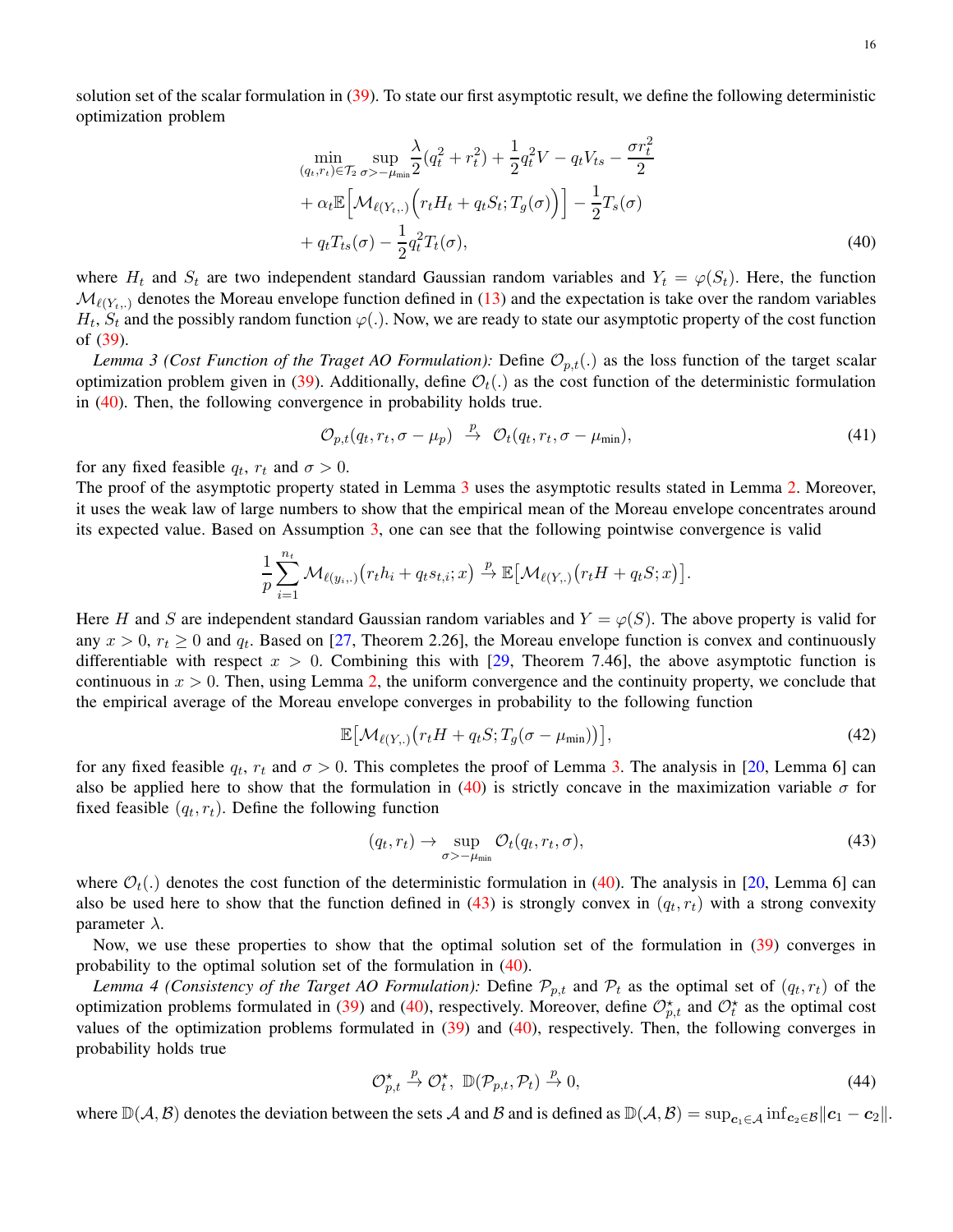The stated result can be proved by first observing that the loss function  $\mathcal{O}_t(.)$  corresponding to the deterministic formulation in  $(40)$  satisfies the following

$$
\lim_{\sigma \to +\infty} \mathcal{O}_t(q_t, r_t, \sigma - \mu_{\min}) = -\infty.
$$
\n(45)

For any  $r_t > 0$  and any fixed  $q_t$ . Combining this with the convergence result in Lemma [3,](#page-15-1) [\[17,](#page-25-5) Lemma B.1] and [\[17,](#page-25-5) Lemma B.2], we obtain the following asymptotic result

$$
\sup_{\sigma>0} \mathcal{O}_{p,t}(q_t,r_t,\sigma-\mu_p) \stackrel{p}{\rightarrow} \sup_{\sigma>0} \mathcal{O}_t(q_t,r_t,\sigma-\mu_{\min}).
$$

Note that if  $r_t = 0$ , the supremum in the above convergence result occurs at  $\sigma \to +\infty$ . However, it can be checked that the above convergence result still hold. Based on [\[20,](#page-25-8) Lemma 6], the cost function of the minimization problem in [\(40\)](#page-15-0) is strongly convex in  $(q_t, r_t)$ . Then, based on [\[30,](#page-25-16) Theorem II.1] and [\[31,](#page-25-17) Theorem 2.1], we obtain the convergence result in Lemma [4.](#page-15-3) Now that we obtained the asymptotic problem, it remains to study the asymptotic properties of the training and generalization errors corresponding to the target formulation in [\(7\)](#page-1-1).

*4) Specialization to the Hard Formulation:* Before starting the analysis of the generalization error, we specialize our general analysis to the hard transfer formulation. To obtain the asymptotic limit of the hard formulation, we specialize the general results in  $(40)$  to the following probability distribution

<span id="page-16-0"></span>
$$
\mathbb{P}_p(\mu) = (1 - \delta)d(\mu) + \delta d(\mu - p),\tag{46}
$$

where the function  $x \to d(x - a)$  is the dirac delta function defined at a. Then, we study the obtained asymptotic results when p goes to  $+\infty$ . Note that the probability distribution in [\(46\)](#page-16-0) satisfies Assumption [5.](#page-4-1) Then, the asymptotic limit of the soft formulation corresponding to the probability distribution  $\mathbb{P}_{\mu}$ .), defined in [\(46\)](#page-16-0), can be expressed as follows

$$
\min_{(q_t, r_t) \in \mathcal{T}_2} \sup_{\sigma > 0} \frac{\lambda}{2} (q_t^2 + r_t^2) + \frac{T_2(\sigma)}{2} \left( (1 - \rho^2)(q_s^*)^2 + (r_s^*)^2 \right) \n+ \alpha_t \mathbb{E} \left[ \mathcal{M}_{\ell(Y_t,.)} \left( r_t H_t + q_t S_t; T_1(\sigma) \right) \right] - \frac{\sigma r_t^2}{2} \n- \frac{1}{2} \left( q_t - \rho q_s^* \right)^2 \left( \sigma - 1/T_1(\sigma) \right),
$$
\n(47)

where the functions  $T_1(.)$  and  $T_2(.)$  are defined as follows

<span id="page-16-1"></span>
$$
\begin{cases}\nT_1(\sigma) = (1 - \delta)/\sigma + \delta/(p + \sigma) \\
T_2(\sigma) = \delta p \sigma/(p + \sigma).\n\end{cases}
$$
\n(48)

First, one can see that the loss function of [\(47\)](#page-16-1), denoted by  $h_p(.)$ , converges as follows

<span id="page-16-2"></span>
$$
\lim_{p \to +\infty} h_p(q_t, r_t, \sigma) = h(q_t, r_t, \sigma), \tag{49}
$$

for any fixed  $q_t$ ,  $r_t$  and  $\sigma$  in the feasibility set of the formulation [\(47\)](#page-16-1). Here, the function  $h(.)$  is defined as follows

$$
h(q_t, r_t, \sigma) = \frac{\lambda}{2} (q_t^2 + r_t^2) + \frac{\sigma \delta}{2} \left( (1 - \rho^2)(q_s^{\star})^2 + (r_s^{\star})^2 \right) + \alpha_t \mathbb{E} \left[ \mathcal{M}_{\ell(Y_t,.)} \left( r_t H_t + q_t S_t; \frac{1 - \delta}{\sigma} \right) \right] - \frac{\sigma r_t^2}{2} + \frac{\sigma \delta}{2(1 - \delta)} \left( q_t - \rho q_s^{\star} \right)^2,
$$
(50)

for any fixed  $q_t$ ,  $r_t$  and  $\sigma$  in the feasibility set of the formulation [\(47\)](#page-16-1). Based on the analysis in [\[20,](#page-25-8) Lemma 6], one can see that the formulation in  $(47)$  and the function in  $(50)$  are strictly convex in the minimization variables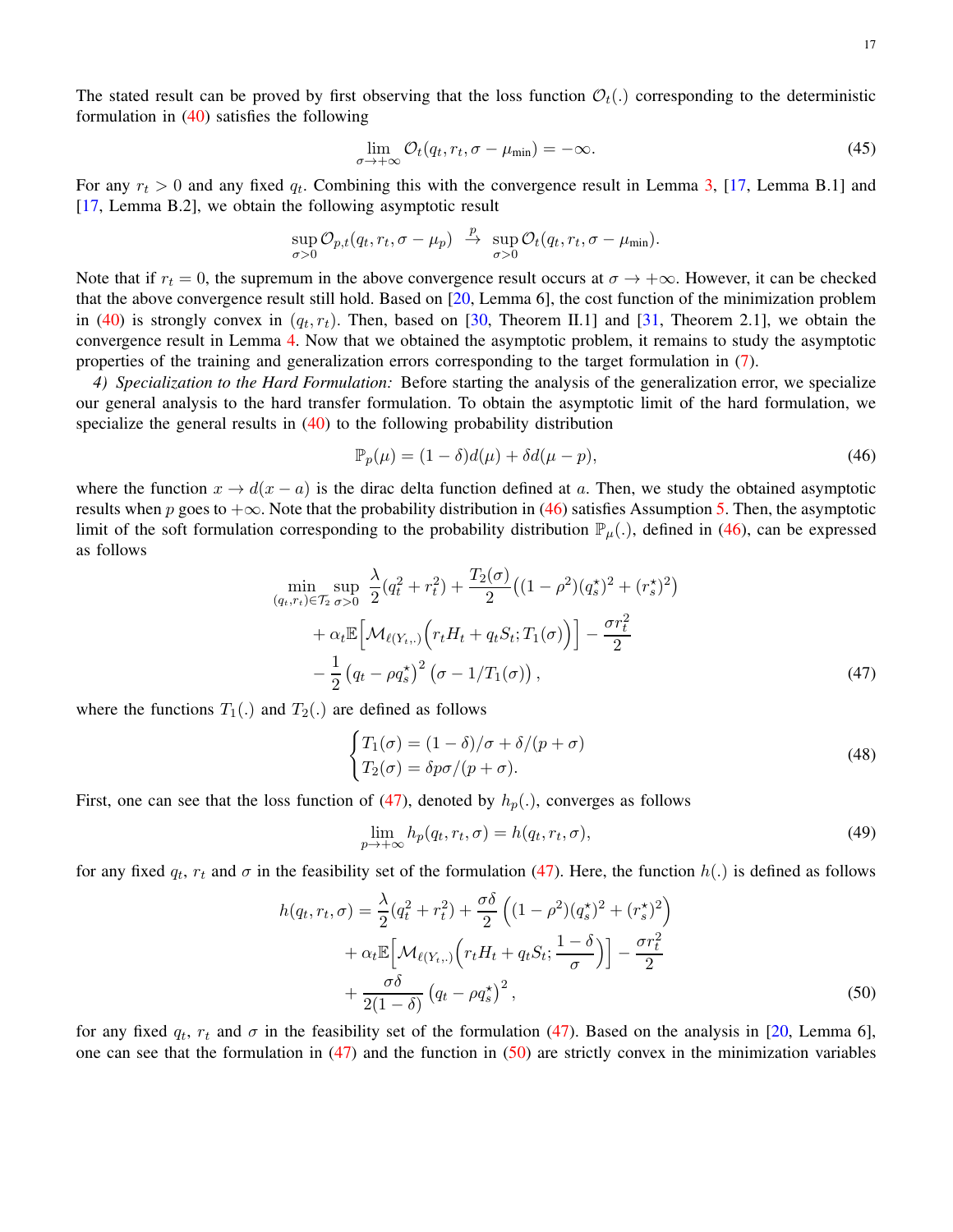and strictly concave in the maximization variable. Then, based on the analysis in Section [VI-C2](#page-12-2) and [\[31,](#page-25-17) Theorem 2.1], the asymptotic limit of the soft formulation defined in [\(47\)](#page-16-1) simplifies to the following formulation

$$
\min_{(q_t, r_t) \in \mathcal{T}_2} \sup_{\sigma > 0} \frac{\lambda}{2} (q_t^2 + r_t^2) + \frac{\sigma \delta}{2} \left( (1 - \rho^2)(q_s^*)^2 + (r_s^*)^2 \right) \\
+ \alpha_t \mathbb{E} \left[ \mathcal{M}_{\ell(Y_t, .)} \left( r_t H_t + q_t S_t; \frac{1 - \delta}{\sigma} \right) \right] - \frac{\sigma r_t^2}{2} \\
+ \frac{\sigma \delta}{2(1 - \delta)} \left( q_t - \rho q_s^* \right)^2. \tag{51}
$$

This shows that the asymptotic limit of the hard formulation is the deterministic problem [\(51\)](#page-17-0).

*5) Asymptotic Analysis of the Training and Generalization Errors:* First, the generalization error corresponding to the target task is given by

$$
\mathcal{E}_{\text{test}} = \frac{1}{4v} \mathbb{E}\left[ \left( \varphi(\boldsymbol{a}_{t,\text{new}}^{\top} \boldsymbol{\xi}_{t}) - \widehat{\varphi}(\widehat{\boldsymbol{w}}_{t}^{\top} \boldsymbol{a}_{t,\text{new}}) \right)^{2} \right],
$$
\n(52)

where  $a_{t, new}$  is an unseen target feature vector. Now, consider the following two random variables

<span id="page-17-0"></span>
$$
\nu_1 = \boldsymbol{a}_{t,\text{new}}^{\top} \boldsymbol{\xi}_t, \text{ and } \nu_2 = \widehat{\boldsymbol{w}}_t^{\top} \boldsymbol{a}_{t,\text{new}}.
$$

Given  $\hat{w}_t$  and  $\xi_t$ , the random variables  $\nu_1$  and  $\nu_2$  have a bivaraite Gaussian distribution with zero mean vector and covariance matrix given as follows

<span id="page-17-3"></span><span id="page-17-1"></span>
$$
C_p = \begin{bmatrix} \|\xi_t\|^2 & \xi_t^\top \widehat{\boldsymbol{w}}_t \\ \xi_t^\top \widehat{\boldsymbol{w}}_t & \|\widehat{\boldsymbol{w}}_t\|^2 \end{bmatrix} . \tag{53}
$$

To precisely analyze the asymptotic behavior of the generalization error, it suffices to analyze the properties of the covariance matrix  $C_p$ . Define the random variables  $\hat{q}^{\star}_{p,t}$  and  $\hat{r}^{\star}_{p,t}$  for the target task as follows

$$
\widehat{q}_{p,t}^{\star} = \boldsymbol{\xi}_t^{\top} \widehat{\boldsymbol{w}}_t, \text{ and } \widehat{r}_{p,t}^{\star} = \left\| (\boldsymbol{B}_{\boldsymbol{\xi}_t}^{\perp})^{\top} \widehat{\boldsymbol{w}}_t \right\|,
$$
\n(54)

where  $B_{\xi_i}^{\perp}$  is defined in Section [VI-C2.](#page-12-2) Then, the covariance matrix  $C_p$  given in [\(53\)](#page-17-1) can be expressed as follows

$$
\begin{bmatrix} 1 & \widehat{q}^\star_{p,t} \\ \widehat{q}^\star_{p,t} & (\widehat{q}^\star_{p,t})^2 + (\widehat{r}^\star_{p,t})^2 \end{bmatrix}.
$$

Hence, to study the asymptotic properties of the generalization error, it suffices to study the asymptotic properties of the random quantities  $\hat{q}_{p,t}^*$  and  $\hat{r}_{p,t}^*$ .

*Lemma 5 (Consistency of the Target Formulation):* The random quantities  $\hat{q}_{p,t}^{\star}$  and  $\hat{r}_{p,t}^{\star}$  satisfy the following asymptotic properties

<span id="page-17-2"></span>
$$
\widehat{q}_{p,t}^{\star} \xrightarrow{p} q_t^{\star}, \text{ and } \widehat{r}_{p,t}^{\star} \xrightarrow{p} r_t^{\star},
$$

where  $q_t^*$  and  $r_t^*$  are the optimal solutions of the deterministic formulation stated in [\(40\)](#page-15-0). To prove the above asymptotic result, we define  $\tilde{q}_{p,t}^*$  and  $\tilde{r}_{p,t}^*$  as follows

$$
\widetilde{q}_{p,t}^* = \boldsymbol{\xi}_t^\top \widetilde{\boldsymbol{w}}_t, \text{ and } \widetilde{r}_{p,t}^* = \left\| (\boldsymbol{B}_{\boldsymbol{\xi}_t}^\perp)^\top \widetilde{\boldsymbol{w}}_t \right\|,
$$
\n(55)

where  $\tilde{w}_t$  is the optimal solution of the auxiliary formulation in [\(32\)](#page-12-3). Given the result in Lemma [4](#page-15-3) and the analysis<br>in Sections MLC2 and MLC2 the company second that course 4 is the settified because will are formu in Sections [VI-C2](#page-12-2) and [VI-C3,](#page-14-2) the convergence result in Lemma [4](#page-15-3) is also satisfied by our auxiliary formulation in [\(32\)](#page-12-3), i.e.

$$
\widetilde{q}_{p,t}^{\star} \xrightarrow{p} q_t^{\star}, \text{ and } \widetilde{r}_{p,t}^{\star} \xrightarrow{p} r_t^{\star}.
$$

The rest of the proof of the convergence result stated in Lemma [5](#page-17-2) is based on the CGMT framework, i.e. Theorem [2.](#page-10-3) Specifically, it follows after showing that the assumptions in Theorem [2](#page-10-3) are all satisfied. Note that the cost function of the problem [\(40\)](#page-15-0) is strongly convex in the minimization variables. Then, based on [\[30,](#page-25-16) Theorem II.1], the cost function of the optimization problem in  $(39)$  converges uniformly to the cost function of  $(40)$ . Combine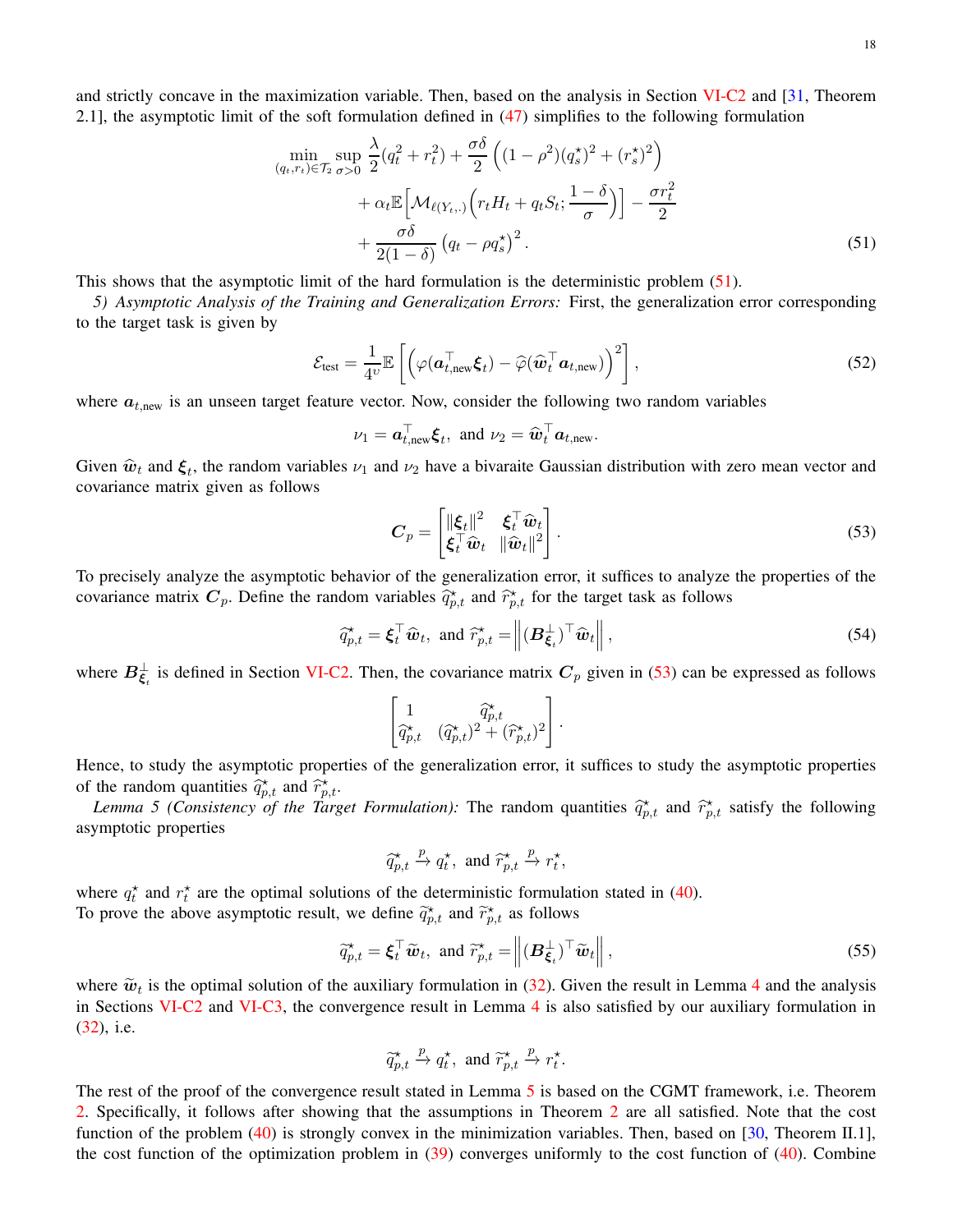<span id="page-18-0"></span>19

this with the compactness of the feasibility sets to see that the conditions in Theorem [2](#page-10-3) are all satisfied. Then, the convergence result in Lemma [5](#page-17-2) follows.

Note that the CGMT framework applied to prove Lemma [5](#page-17-2) also shows that the optimal cost value of the soft target formulation in [\(7\)](#page-1-1) converges in probability to the optimal cost value of the deterministic formulation given in [\(40\)](#page-15-0). Combining this with the result in Lemma [5](#page-17-2) shows the convergence property of the training error stated in [\(15\)](#page-5-4). Now, it remains to show the convergence of the generalization error. It suffices to show that the generalization error defined in [\(52\)](#page-17-3) is continuous in the quantities  $\hat{q}_{p,t}^*$  and  $\hat{r}_{p,t}^*$ . This follows based on Assumption [4](#page-4-5) and the continuity under integral sign property [\[32\]](#page-25-18). This shows the convergence result in [\(16\)](#page-5-5) which completes the proof of Theorem [1](#page-5-0) and Corollary [1.](#page-6-0) Note that the above analysis of the soft target formulation in  $(7)$  is valid for any choice of  $C_{q_t}$  and  $C_r$  that satisfy the result in Lemma [1.](#page-11-3) One can ignore these bounds given the convexity properties of the deterministic formulation in  $(40)$ . This leads to the scalar formulations introduced in  $(14)$  and  $(17)$ .

## *D. Phase Transitions in the Hard formulation*

In this part, we provide a rigorous proof of Proposition [1](#page-6-1) and Proposition [2.](#page-7-2) Here, we consider the squared–loss function. In this case, the deterministic source formulation given in  $(12)$  can be simplified as follows

$$
\min_{q_s, r_s \ge 0} \frac{1}{2} \max \left\{ -r_s + \sqrt{\alpha_s} (q_s^2 + r_s^2 + v_s - 2q_s c_s)^{\frac{1}{2}}, 0 \right\}^2
$$

$$
+ \frac{\lambda}{2} (q_s^2 + r_s^2). \tag{56}
$$

The constants  $v_s$  and  $c_s$  are defined as  $v_s = \mathbb{E}[Y_s^2]$  and  $c_s = \mathbb{E}[S_sY_s]$ , where  $Y_s = \varphi(S_s)$  and  $S_s$  is a standard Gaussian random variable. Additionally, the target scalar formulation given in  $(14)$  can be simplified as follows

$$
\min_{q_t, r_t \ge 0} \sup_{\sigma > 0} \frac{\lambda}{2} (q_t^2 + r_t^2) + \frac{\sigma \delta}{2} \left( (1 - \rho^2)(q_s^*)^2 + (r_s^*)^2 \right) \n+ \frac{\alpha_t \sigma}{2(1 - \delta) + 2\sigma} (r_t^2 + q_t^2 + v_t - 2q_t c_t) - \frac{\sigma r_t^2}{2} \n+ \frac{\sigma \delta}{2(1 - \delta)} (q_t - \rho q_s^*)^2.
$$
\n(57)

Here, the constants  $v_t$  and  $c_t$  are defined as  $v_t = \mathbb{E}[Y_t^2]$  and  $c_t = \mathbb{E}[Y_tS_t]$ , where  $Y_t = \varphi(S_t)$  and  $S_t$  is a standard Gaussian random variable. Under the conditions stated in Proposition [1](#page-6-1) and Proposition [2,](#page-7-2) the source deterministic formulation given in [\(56\)](#page-18-0) can be simplified as follows

<span id="page-18-2"></span>
$$
\min_{q_s, r_s \ge 0} -r_s + \sqrt{\alpha_s} (q_s^2 + r_s^2 + v_s - 2q_s c_s)^{\frac{1}{2}}.
$$
\n(58)

Note that one can easily solve over the variables  $q_s$  and  $r_s$ . Specifically, the optimal solutions of [\(58\)](#page-18-1) can be expressed as follows

<span id="page-18-1"></span>
$$
q_s^* = c_s
$$
, and  $r_s^* = \sqrt{v_s - c_s^2}/\sqrt{\alpha_s - 1}$ . (59)

Moreover, the target deterministic formulation given in [\(57\)](#page-18-2) can be expressed as follows

$$
\min_{q_t, r_t \ge 0} \sup_{\sigma > 0} \frac{\sigma \delta}{2} \beta_2 + \frac{\alpha_t \sigma}{2(1 - \delta) + 2\sigma} (r_t^2 + q_t^2 + v_t - 2q_t c_t) - \frac{\sigma r_t^2}{2} + \frac{\sigma \delta}{2(1 - \delta)} (q_t - \beta_1)^2,
$$
\n(60)

where  $\beta_1$  and  $\beta_2$  are given by

$$
\beta_1 = \rho q_s^{\star}, \ \beta_2 = \left( (1 - \rho^2)(q_s^{\star})^2 + (r_s^{\star})^2 \right). \tag{61}
$$

Before solving the optimization problem in  $(60)$ , we consider the following change of variable

<span id="page-18-4"></span><span id="page-18-3"></span>
$$
x_t^2 = r_t^2 - \delta\beta_2 - \frac{\delta}{1 - \delta}(q_t - \beta_1)^2.
$$
 (62)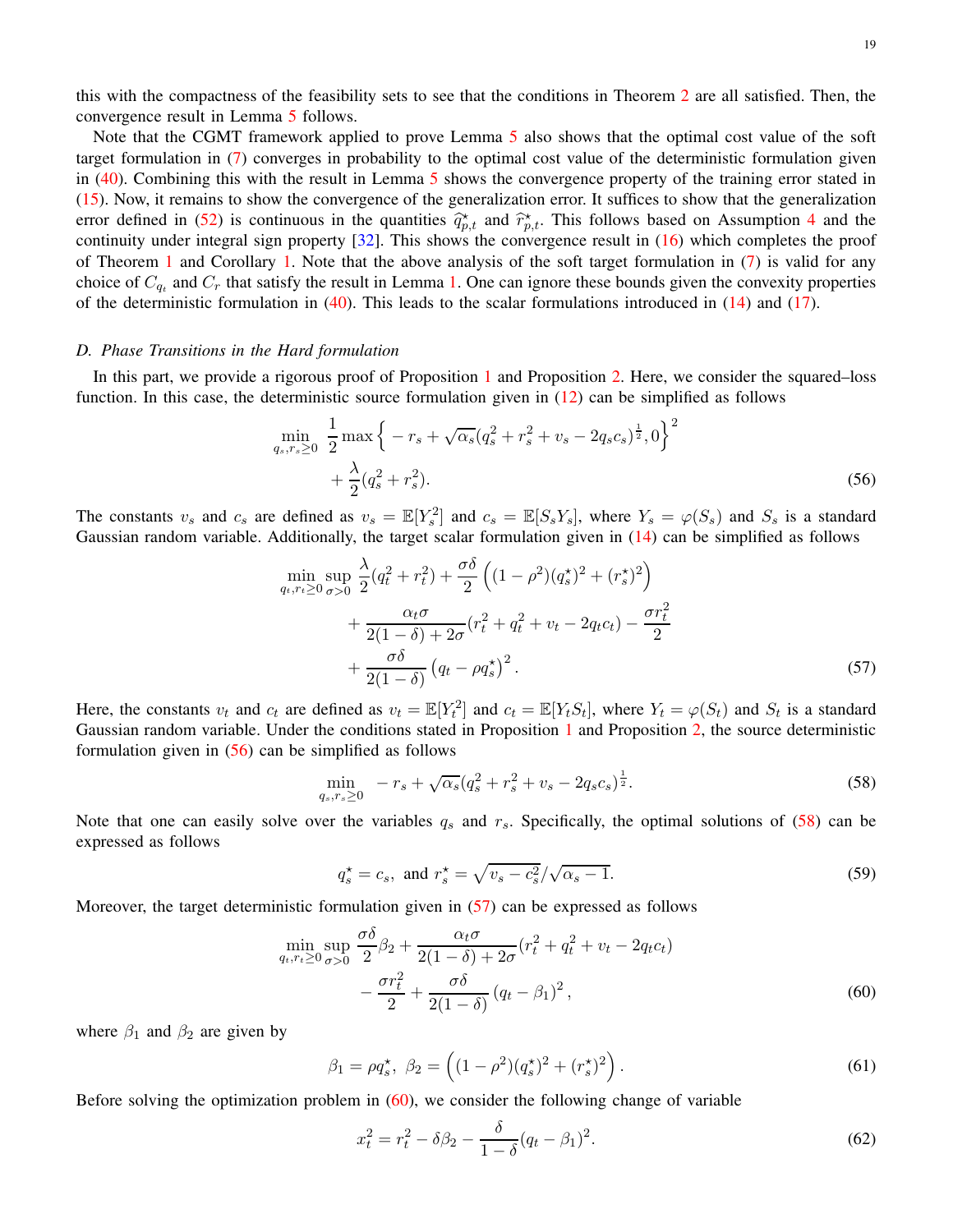<span id="page-19-1"></span>20

Note that the above change of variable is valid since the formulation in  $(60)$  requires the right hand side of  $(62)$  to be positive. Therefore, the formulation in [\(60\)](#page-18-3) can be expressed in terms of  $x_t$  instead of  $r_t$  as follows

$$
\min_{q_t, x_t \ge 0} \sup_{\sigma > 0} \frac{\alpha_t \sigma}{2(1 - \delta) + 2\sigma} \left( x_t^2 + \delta \beta_2 + \frac{\delta}{1 - \delta} (q_t - \beta_1)^2 + q_t^2 + v_t - 2q_t c_t \right) - \frac{\sigma x_t^2}{2}.
$$
\n(63)

Now, it can be easily checked that the above optimization problem can be solved over the variable  $\sigma$  to give the following formulation

$$
\min_{q_t, x_t \ge 0} \frac{1}{2} \max \Big\{ -x_t \sqrt{1-\delta} + \sqrt{\alpha_t} (x_t^2 + \delta \beta_2 + \frac{\delta}{1-\delta} (q_t - \beta_1)^2 + q_t^2 + v_t - 2q_t c_t \Big)^{\frac{1}{2}}, 0 \Big\}^2.
$$

It is now clear that one can solve the problem in [\(63\)](#page-19-1) in closed form. Moreover, it can be easily checked that the optimal solutions of the optimization problem  $(60)$  can be expressed as follows

$$
\begin{cases}\nq_t^{\star} = (1 - \delta)c_t + \delta\beta_1 \\
(r_t^{\star})^2 = \frac{1 - \delta}{\alpha_t + \delta - 1} \left( (\delta - 1)c_t^2 + \delta\beta_1^2 + \delta\beta_2 + v_t - 2\delta\beta_1 c_t \right) \\
+ \delta\beta_2 + \delta(1 - \delta)(c_t - \beta_1)^2.\n\end{cases}
$$

Then, the asymptotic limit of the generalization error corresponding to the hard formulation can be determined in closed–form. Since the source and target models given in [\(1\)](#page-0-0) and [\(2\)](#page-0-1) use the same data generating function, the constants  $v_t$ ,  $c_t$ ,  $v_s$  and  $c_s$  are all equal. We express them as v and c in the rest of the proof.

<span id="page-19-0"></span>*1) Regression Model:* In this part, we assume that the function  $\hat{\varphi}$ (.) is the identity function. Based on the asymptotic result stated in Corollary [1,](#page-6-0) the asymptotic limit of the generalization error corresponding to the hard formulation can be expressed as follows

$$
\mathcal{E}_{\text{test}} = v - 2cq_t^* + (q_t^*)^2 + (r_t^*)^2.
$$

It can be easily checked that the generalization error can be express as follows

$$
\mathcal{E}_{\text{test}} = \frac{\alpha_t}{\alpha_t + \delta - 1} \left( \delta \{ (c - \beta_1)^2 + \beta_2 \} + (v - c^2) \right). \tag{64}
$$

Note that the the generalization error obtained above depends explicitly on  $\delta$ . Now, it suffices to study the derivative of  $\mathcal{E}_{\text{test}}$  to find the properties of the optimal transfer rate  $\delta$  that minimizes the generalization error. Note that the derivative can be expressed as follows

$$
\mathcal{E}'_{\text{test}}(\delta) = \frac{(\alpha_t - 1)\{(c - \beta_1)^2 + \beta_2\} - (v - c^2)}{(\alpha_t + \delta - 1)^2}.
$$
\n(65)

This shows that the derivative of the generalization error has the same sign as the numerator. This means that the optimal transfer rate satisfies the following

<span id="page-19-2"></span>
$$
\delta^* = \begin{cases}\n1 & \text{if } Z_t < 0 \\
0 & \text{if } Z_t > 0 \\
0 & 1\n\end{cases}
$$
\n(66)

where  $Z_t$  is given by

$$
Z_t = (\alpha_t - 1)\{(c - \beta_1)^2 + \beta_2\} - (v - c^2). \tag{67}
$$

It can be easily shown that the condition in [\(66\)](#page-19-2) can be expressed as the one given in [\(18\)](#page-6-4). This completes the proof of Proposition [1.](#page-6-1)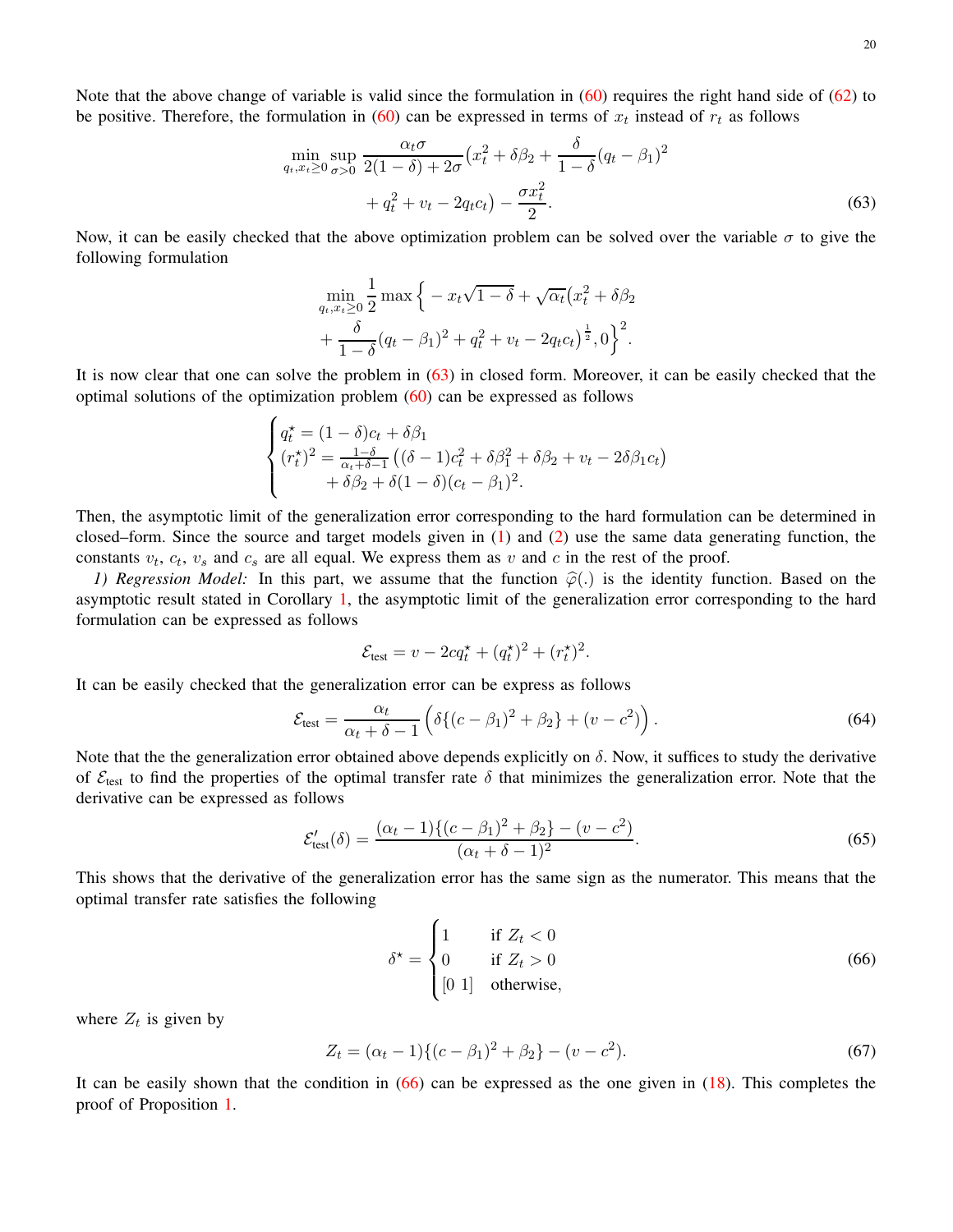$$
\mathcal{E}_{\text{test}} = \frac{1}{\pi} \text{acos}\left(\frac{q_t^{\star}}{\sqrt{(q_t^{\star})^2 + (r_t^{\star})^2}}\right). \tag{68}
$$

Given the closed-form expressions of the solutions, the generalization error can be expressed in terms of the transfer rate  $\delta$  as follows

$$
\mathcal{E}_{\text{test}}(\delta) = \frac{1}{\pi} \text{acos}\Big( \frac{(a\delta + c)\sqrt{\delta + \alpha_t - 1}}{\sqrt{T_1 \delta^2 + T_2 \delta + T_3}} \Big).
$$

Here, the constant terms a,  $T_1$ ,  $T_2$  and  $T_3$  are independent of the transfer rate  $\delta$  and are given by

$$
a = \rho c - c, T_1 = -2c^2 + 2c^2 \rho
$$
  
\n
$$
T_2 = \alpha_t (v - c^2) / (\alpha_s - 1) + 4c^2 - 2c^2 \rho - v
$$
  
\n
$$
T_3 = (\alpha_t - 2)c^2 + v.
$$

Given that the acos(.) function is strictly decreasing, it suffices to find the maximum of the following function

$$
g(\delta) = \frac{(a\delta + c)\sqrt{\delta + \alpha_t - 1}}{\sqrt{T_1 \delta^2 + T_2 \delta + T_3}},\tag{69}
$$

to determine the properties of the optimal transfer rate  $\delta^*$  that gives the lowest generalization error. It can be easily checked that the derivative of the function  $q(.)$  with respect to  $\delta$  can be fully characterized by analyzing the following third degree polynomial

$$
h(\delta) = Z_1 \delta^3 + Z_2 \delta^2 + Z_3 \delta + Z_4. \tag{70}
$$

Here,  $Z_1$ ,  $Z_2$ ,  $Z_3$  and  $Z_4$  are independent of  $\delta$  and can be expressed as follows

$$
Z_1 = aT_1, Z_2 = 2aT_2 - cT_1,
$$
  
\n
$$
Z_3 = 3aT_3 + a(\alpha_t - 1)T_2 - 2c(\alpha_t - 1)T_1
$$
  
\n
$$
Z_4 = (2(\alpha_t - 1)a + c)T_3 - c(\alpha_t - 1)T_2.
$$

We can see that the function  $g(.)$  is increasing at  $\delta = 0$  when  $Z_4 > 0$ . This means that the function  $\mathcal{E}_{\text{test}}(.)$  is decreasing at  $\delta = 0$  when  $Z_4 > 0$ . This means that there exists  $\delta_p > 0$  such that the hard transfer with  $\delta_p$  is better than the standard transfer in this case. It can be easily checked that this is equivalent to the condition provided in Proposition [2.](#page-7-2) This completes the proof of the theoretical statement in Proposition [2.](#page-7-2)

#### VII. CONCLUSION

<span id="page-20-0"></span>In this paper, we presented a precise characterization of the asymptotic properties of two simple transfer learning formulations. Specifically, our results show that the training and generalization errors corresponding to the considered transfer formulations converge to deterministic functions. These functions can be explicitly found by combining the solutions of two deterministic scalar optimization problems. Our simulation results validate our theoretical predictions and reveal the existence of a phase transition phenomenon in the hard transfer formulation. Specifically, it shows that the hard transfer formulation moves from negative transfer to positive transfer when the similarity of the source and target tasks move past a well-defined critical threshold.

## VIII. APPENDIX: PROOF OF LEMMA [2](#page-14-1)

<span id="page-20-1"></span>To prove the convergence properties stated in Lemma [2,](#page-14-1) we show first that they are valid for the auxiliary formulation corresponding to the source problem.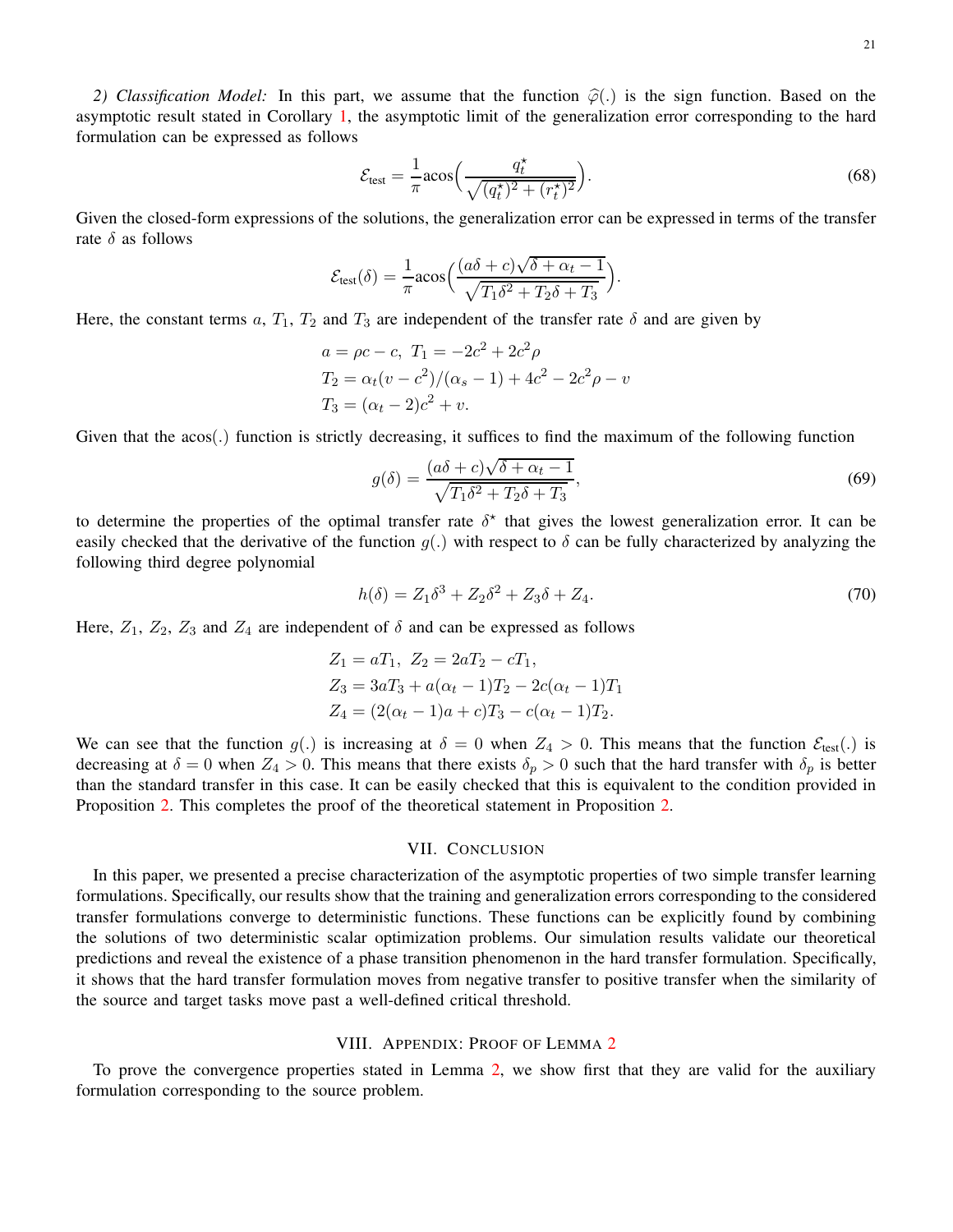## <span id="page-21-3"></span>*A. Auxiliary Convergence*

Note that the analysis present in Section [VI](#page-9-0) is also valid for the source problem. This is because the formulation in [\(7\)](#page-1-1) is equivalent to the source problem in [\(3\)](#page-1-4) if  $\Sigma$  is the all zero matrix and we use the source training data. Then, we can see that the optimal solution of the auxiliary formulation corresponding to the source problem, denoted by  $\widetilde{w}_s$ , can be expressed as follows

<span id="page-21-0"></span>
$$
\widetilde{\boldsymbol{w}}_s = q_{p,s}^{\star} \boldsymbol{\xi}_s - \frac{r_{p,s}^{\star}}{\|\widetilde{\boldsymbol{g}}_s\|} \boldsymbol{B}_{\boldsymbol{\xi}_s}^{\perp} \widetilde{\boldsymbol{g}}_s,\tag{71}
$$

where  $\widetilde{g}_s = (B_{\xi_s}^{\perp})^{\top} g_s$  and  $g_s$  has independent standard Gaussian components. Here,  $B_{\xi_s}^{\perp} \in \mathbb{R}^{p \times (p-1)}$  is formed by an orthonormal basis orthogonal to the vector  $\xi_s$ . Additionally, our analysis in Section [VI](#page-9-0) shows that the following convergence in probability holds

<span id="page-21-1"></span>
$$
q_{p,s} \xrightarrow{p} q_s^{\star} \text{ and } r_{p,s}^{\star} \xrightarrow{p} r_s^{\star}.
$$
 (72)

Here,  $q_s^*$  and  $r_s^*$  are the optimal solutions of asymptotic limit of the source formulation defined in [\(12\)](#page-5-2).

Based on Assumption [5,](#page-4-1) the random variable  $\mu_p$  converges in probability to  $\mu_{min}$ , where  $\mu_{min}$  is defined in Assumption [5.](#page-4-1) Using [\[33,](#page-25-19) Proposition 3], Assumptions [1](#page-4-2) and [5,](#page-4-1) the sequence of random variables  $V_{p,t}$  converges pointwisely in probability to the constant  $V = \mathbb{E}_{\mu}[\mu]$ , where the expectation is taken over the probability distribution  $\mathbb{P}_{\mu}$ .) defined in Assumption [5.](#page-4-1) Now, we study the properties of the remaining functions using the optimal solution of the auxiliary formulation defined in [\(71\)](#page-21-0), i.e.  $\tilde{w}_s$ , instead of  $\hat{w}_s$ . For instance, we first study the random sequence  $\widetilde{V}_{p,ts} = \boldsymbol{\xi}_t^{\top} \boldsymbol{\Lambda} \widetilde{\boldsymbol{w}}_s$  to infer the asymptotic properties of  $V_{p,ts}$ .

Exploiting the predictions stated in [\(71\)](#page-21-0) and [\(72\)](#page-21-1), the sequence of random variables  $\tilde{V}_{p,ts}$  converges in probability to the following constant

<span id="page-21-2"></span>
$$
V_{ts} = q_s^{\star} \rho V,\tag{73}
$$

First, fix  $\sigma > -\mu_{\text{min}}$ . Then, based on the convergence of  $\mu_p$  and [\[33,](#page-25-19) Proposition 3], the sequence of random functions  $T_{p,q}$ .) converges in probability as follows

$$
T_{p,g}(\sigma) \stackrel{p}{\to} T_g(\sigma) = \mathbb{E}_{\mu} \left[ 1/(\mu + \sigma) \right]. \tag{74}
$$

Now, we express  $\sigma$  as  $\sigma = \sigma' - x$ , where  $\sigma' > 0$ . This means that the following convergence in probability holds true

$$
T_{p,g}(\sigma'-x) \stackrel{p}{\to} T_g(\sigma'-x),\tag{75}
$$

for any  $x < \sigma' + \mu_{\min}$ . Note that the functions  $T_{p,q}(\cdot)$  and  $T_q(\cdot)$  are both convex and continuous in the variable x in the set [0,  $\sigma' + \mu_{\min}$ ]. Then, based on [\[30,](#page-25-16) Theorem II.1], the convergence in [\(75\)](#page-21-2) is uniform in the variable x in the compact set [0,  $\sigma'/2 + \mu_{min}$ ]. Now, note that  $\mu_p$  converges in probability to  $\mu_{min}$ . Therefore, we obtain the following convergence in probability

$$
T_{p,q}(\sigma'-\mu_p) \stackrel{p}{\rightarrow} T_g(\sigma'-\mu_{\min}),\tag{76}
$$

valid for any fixed  $\sigma' > 0$ . Using the block matrix inversion lemma, the function  $T_{p,t}(.)$  can be expressed as follows

$$
T_{p,t}(\sigma) = \xi_t^{\top} \Lambda B_{\xi_t}^{\perp} [(\mathbf{B}_{\xi_t}^{\perp})^{\top} \Lambda \mathbf{B}_{\xi_t}^{\perp} + \sigma \mathbf{I}_{p-1}]^{-1} (\mathbf{B}_{\xi_t}^{\perp})^{\top} \Lambda \xi_t
$$
  
=  $\xi_t^{\top} \Lambda \xi_t + \sigma - \frac{1}{\xi_t^{\top} [\Lambda + \sigma \mathbf{I}_p]^{-1} \xi_t}.$  (77)

Then, using the theoretical results stated in [\[33,](#page-25-19) Proposition 3], the functions  $T_{p,t}(\cdot)$  converges in probability as follows

$$
T_{p,t}(\sigma) \stackrel{p}{\to} T_t(\sigma) = V + \sigma - \frac{1}{\mathbb{E}_{\mu} \left[ 1/(\mu + \sigma) \right]}.
$$
\n(78)

Combine this with the above analysis to obtain the following convergence in probability

$$
T_{p,t}(\sigma'-\mu_p) \stackrel{p}{\rightarrow} T_t(\sigma'-\mu_{\min}),\tag{79}
$$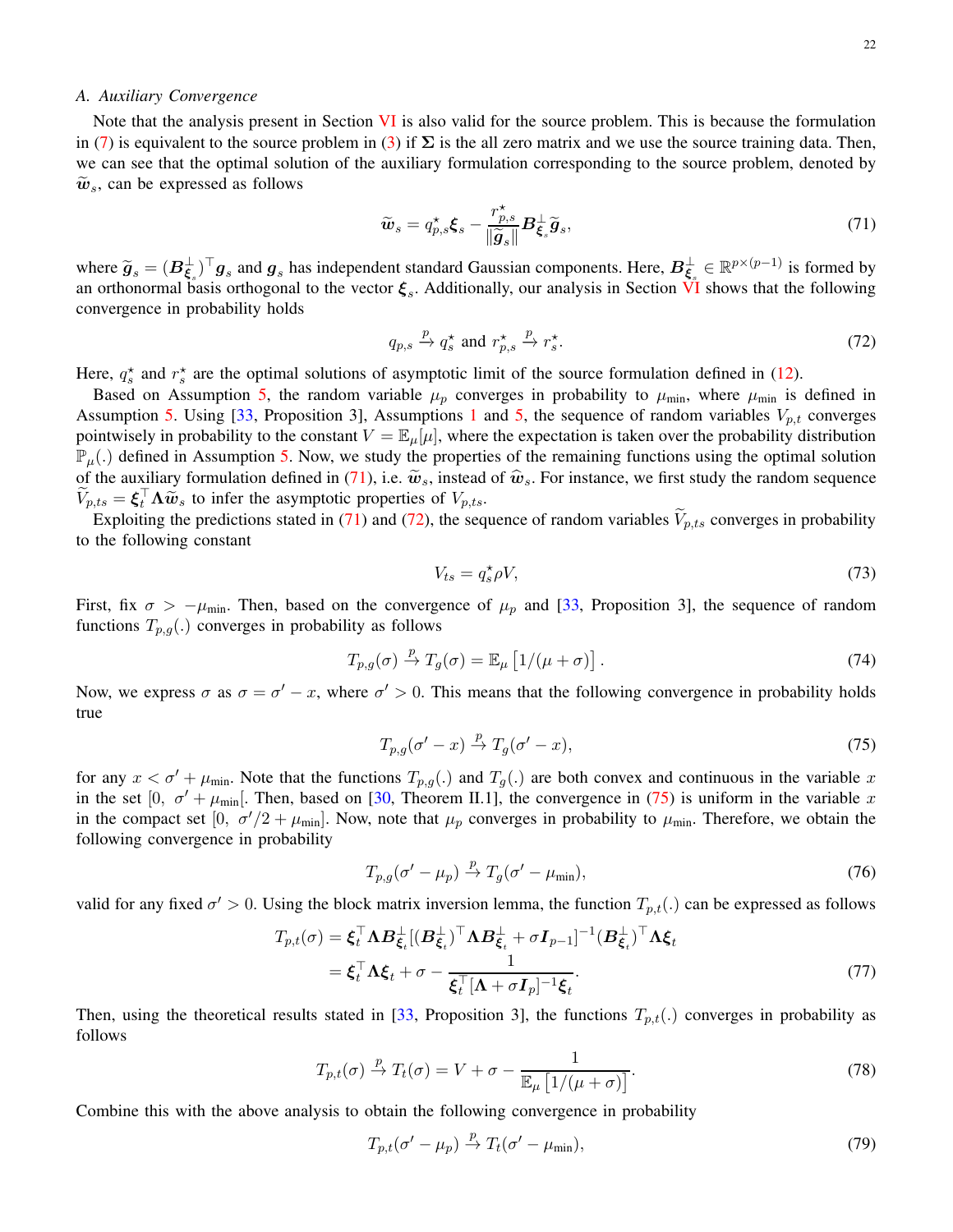valid for any  $\sigma' > 0$ . Based on the result in [\(71\)](#page-21-0), the sequence of random functions  $T_{p,ts}$ (.) converges in probability to the following function

$$
T_{ts}(\sigma) = q_s^* \rho T_t(\sigma). \tag{80}
$$

Combine this with the above analysis to obtain the following convergence in probability

$$
\widetilde{T}_{p,ts}(\sigma'-\mu_p) \xrightarrow{p} T_{ts}(\sigma'-\mu_{\min}),\tag{81}
$$

valid for any  $\sigma' > 0$ . Using the same analysis and based on [\(71\)](#page-21-0) and [\(72\)](#page-21-1), one can see that the sequence of random functions  $\widetilde{T}_{p,s}(.)$  converges in probability to the following function

$$
\widetilde{T}_{p,s}(\sigma) \stackrel{p}{\rightarrow} T_s(\sigma) = (\rho q_s^{\star})^2 T_t(\sigma) \n+ \left( (1 - \rho^2)(q_s^{\star})^2 + (r_s^{\star})^2 \right) \mathbb{E}_{\mu} \left[ \mu^2 / (\mu + \sigma) \right].
$$
\n(82)

Combine this with the above analysis to obtain the following convergence in probability

$$
\widetilde{T}_{p,s}(\sigma'-\mu_p) \stackrel{p}{\rightarrow} T_s(\sigma'-\mu_{\min}),\tag{83}
$$

.

valid for any  $\sigma' > 0$ . The above analysis shows that the asymptotic properties stated in Lemma [2](#page-14-1) are valid for the AO formulation corresponding to the source problem. Now, it remains to show that these properties also hold for the primary formulation.

#### *B. Primary Convergence*

Now, we show that the convergence properties proved above are also valid for the primary problem. To this end, we show that all the assumptions in Theorem [2](#page-10-3) are satisfied. We start our proof by defining the following open set

$$
\mathcal{T}_{\epsilon} = \{ \boldsymbol{w} \in \mathbb{R}^p : \Big| \boldsymbol{\xi}_t^\top \boldsymbol{\Lambda} \boldsymbol{w} - V_{ts} \Big| < \epsilon \}.
$$

Now, we consider the feasibility set  $\mathcal{D}_{\epsilon} = \mathcal{T}_{1}/\mathcal{S}_{\epsilon}$ , where  $\mathcal{T}_{1}$  is defined in [\(34\)](#page-12-4). Based on the analysis of the generalized target formulation in Section [VI-C2,](#page-12-2) one can see that the AO formulation corresponding to the source formulation with the set  $\mathcal{D}_{\epsilon}$  can be asymptotically expressed as follows

$$
\mathfrak{V}_p: \min_{(q_s,r_s)\in\mathcal{T}_2} \min_{\boldsymbol{r}_s\in\widetilde{\mathcal{D}}_\epsilon} \max_{\boldsymbol{u}\in\mathcal{C}_s} \frac{\|\boldsymbol{u}\|}{p} \boldsymbol{g}_s^\top \boldsymbol{B}_{\boldsymbol{\xi}_s}^\perp \boldsymbol{r}_s + \frac{q_s}{p} \boldsymbol{u}^\top \boldsymbol{s}_s\\ + \frac{\lambda}{2} (q_s^2 + \|\boldsymbol{r}_s\|^2) + \frac{1}{p} \|\boldsymbol{r}_s\| \boldsymbol{h}_s^\top \boldsymbol{u} - \frac{1}{p} \sum_{i=1}^{n_s} \ell^\star \left(y_{s,i}; u_i\right)
$$

Here, the feasibility set  $\mathcal{T}_2$  is defined in Section [VI-C2](#page-12-2) and the feasibility set  $\widetilde{\mathcal{D}}_{\epsilon}$  is given by

$$
\begin{aligned} \Big\{ \boldsymbol{r}_s : \Big| q_s \rho V_{p,t} + q_s \sqrt{1 - \rho^2} V_{p,r} + \boldsymbol{\xi}_t^\top \boldsymbol{\Lambda} \boldsymbol{B}_{\boldsymbol{\xi}_s}^\perp \boldsymbol{r}_s - V_{ts} \Big| \ge \epsilon \\ , \| \boldsymbol{r}_s \| = r_s \Big\}. \end{aligned}
$$

This follows based on the decomposition in [\(33\)](#page-12-1) and where  $V_{p,t}$  is defined in Section [VI-C2](#page-12-2) and  $V_{p,r} = \xi_t^{\top} \Lambda \xi_r$ . Note that the optimization problem given in  $\mathfrak{V}_p$  can be equivalently formulated as follows

$$
\mathfrak{V}_p: \min_{(q_s,r_s)\in\widehat{\mathcal{S}}_\epsilon} \min_{\boldsymbol{r}_s\in\widetilde{\mathcal{D}}_\epsilon} \max_{\boldsymbol{u}\in\mathcal{C}_s} \frac{\|\boldsymbol{u}\|}{p} \boldsymbol{g}_s^\top \boldsymbol{B}_{\boldsymbol{\xi}}^\perp \boldsymbol{r}_s + \frac{q_s}{p} \boldsymbol{u}^\top \boldsymbol{s}_s + \frac{\lambda}{2} (q_s^2 + \|\boldsymbol{r}_s\|^2) + \frac{1}{p} \|\boldsymbol{r}_s\| \boldsymbol{h}_s^\top \boldsymbol{u} - \frac{1}{p} \sum_{i=1}^{n_s} \ell^\star \left(y_{s,i}; u_i\right).
$$

Here, we replace the feasibility set  $\mathcal{T}_2$  by the feasibility set  $\widehat{S}_\epsilon$  defined as follows

$$
\left\{ \left| q_s \rho V_{p,t} + q_s \sqrt{1 - \rho^2} V_{p,r} - r_s \boldsymbol{\xi}_t^\top \boldsymbol{\Lambda} \boldsymbol{B}^\perp_{\boldsymbol{\xi}_s} \frac{\widetilde{\boldsymbol{g}}_s}{\|\widetilde{\boldsymbol{g}}_s\|} - V_{ts} \right| \n\geq \epsilon \right\} \cap \mathcal{T}_2,
$$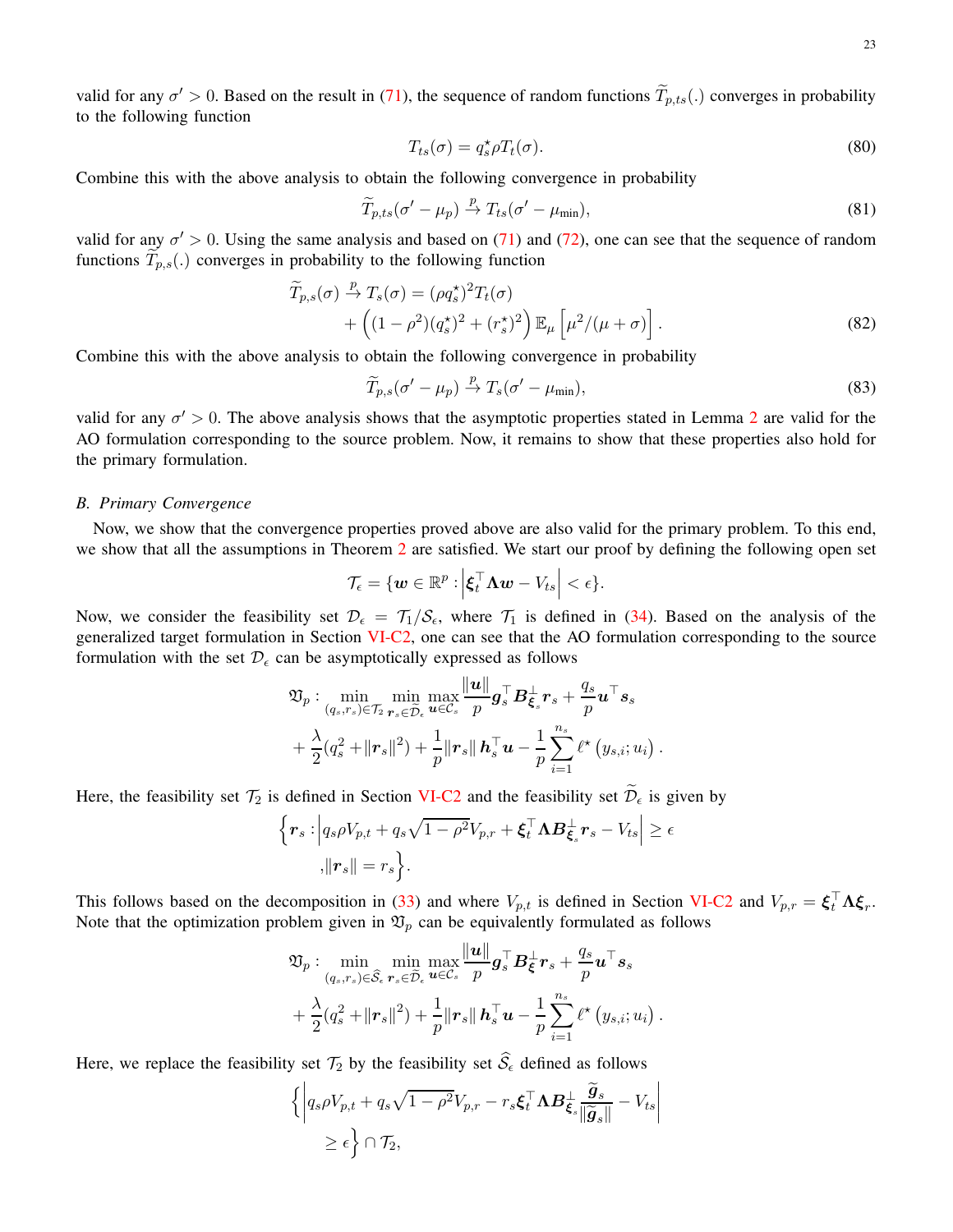24

where  $\widetilde{g}_s = (B_{\xi_s}^{\perp})^{\dagger} g_s$ . This follows since the first set in  $S_{\epsilon}$  satisfies the condition in the set  $\mathcal{D}_{\epsilon}$ . Now, assume that  $\hat{\phi}_p^*$  is the optimal cost value of the optimization problem  $\mathfrak{V}_p$  and define the function  $\hat{h}_p(.)$  as follows

$$
\widehat{h}_p(q_s, r_s) = \min_{\boldsymbol{r}_s \in \widetilde{\mathcal{D}}_{\epsilon}} \max_{\boldsymbol{u} \in \mathcal{C}_s} \frac{\|\boldsymbol{u}\|}{p} \boldsymbol{g}_s^\top \boldsymbol{B}_{\boldsymbol{\xi}_s}^\perp \boldsymbol{r}_s + \frac{q_s \boldsymbol{u}^\top \boldsymbol{s}_s}{p} \n+ \frac{\lambda}{2} (q_s^2 + r_s^2) + \frac{r_s}{p} \boldsymbol{h}_s^\top \boldsymbol{u} - \frac{1}{p} \sum_{i=1}^{n_s} \ell^{\star} (y_{s,i}; u_i) ,
$$

in the set  $\hat{S}_{\epsilon}$ . Based on the max–min inequality [\[34\]](#page-25-20), the function  $\hat{h}_p(.)$  can be lower bounded by the following function

$$
\widetilde{h}_p(q_s, r_s) = \max_{\boldsymbol{u} \in \mathcal{C}_s} \min_{\boldsymbol{r}_s \in \widetilde{\mathcal{D}}_{\epsilon}} \frac{\|\boldsymbol{u}\|}{p} \boldsymbol{g}_s^{\top} \boldsymbol{B}_{\boldsymbol{\xi}_s}^{\perp} \boldsymbol{r}_s + \frac{q_s \boldsymbol{u}^{\top} \boldsymbol{s}_s}{p} \n+ \frac{\lambda}{2} (q_s^2 + r_s^2) + \frac{r_s}{p} \boldsymbol{h}_s^{\top} \boldsymbol{u} - \frac{1}{p} \sum_{i=1}^{n_s} \ell^{\star} (y_{s,i}; u_i).
$$

This is valid for any  $(q_s, r_s) \in \hat{\mathcal{S}}_{\epsilon}$ . Moreover, note that the following inequality holds true

$$
\min_{\boldsymbol{r}_s \in \widetilde{\mathcal{D}}_{\epsilon}} \frac{\|\boldsymbol{u}\|}{p} \boldsymbol{g}_s^{\top} \boldsymbol{B}_{\boldsymbol{\xi}_s}^{\perp} \boldsymbol{r}_s \ge -\frac{\|\boldsymbol{u}\|}{p} \left\| (\boldsymbol{B}_{\boldsymbol{\xi}_s}^{\perp})^{\top} \boldsymbol{g}_s \right\| r_s,
$$
\n(84)

for any  $(q_s, r_s) \in \widehat{\mathcal{S}}_{\epsilon}$ . Following the generalized analysis in Section [VI-C2,](#page-12-2) one can see that the auxiliary problem corresponding to the source formulation can be expressed as follows

$$
\min_{(q_s, r_s) \in \mathcal{T}_2} \sup_{\sigma > 0} \frac{1}{n_s} \sum_{i=1}^{n_s} \mathcal{M}_{\ell(y_{s,i},.)} \left( r_s h_{s,i} + q_s s_{s,i}; \frac{r_s \|\widetilde{\mathbf{g}}_s\|}{\sqrt{n_s} \sigma} \right) - \frac{r_s \sigma \|\widetilde{\mathbf{g}}_s\|}{2} + \frac{\lambda}{2} (q_s^2 + x_s^2),\tag{85}
$$

This means that the function  $\widetilde{h}_p(.)$  can be lower bounded by the cost function of the minimization problem formulated in [\(85\)](#page-23-0) denoted by  $\hat{g}_p(.)$ , i.e.

<span id="page-23-1"></span><span id="page-23-0"></span>
$$
\widehat{g}_p(q_s, r_s) \le \widetilde{h}_p(q_s, r_s). \tag{86}
$$

Here, both functions are defined in the feasibility set  $\widehat{S}_{\epsilon}$ . Now, define  $\phi_p^*$  as the optimal cost value of the auxiliary optimization problem corresponding to the source formulation defined in Section [VI-C1.](#page-11-4) Note that the loss function  $\widehat{g}_p(.)$  is strongly convex in the variables  $(q_s, r_s)$  with strong convexity parameter  $\lambda > 0$ . This means that for any  $\beta \in [0, 1], (q_{s,1}, r_{s,1}) \in \mathcal{T}_2$  and  $(q_{s,2}, r_{s,2}) \in \mathcal{T}_2$ , we have the following inequality

$$
\widehat{g}_p(\beta \mathbf{v}_1 + (1 - \beta)\mathbf{v}_2) \leq \beta \widehat{g}_p(\mathbf{v}_1)
$$
  
+ 
$$
(1 - \beta)\widehat{g}_p(\mathbf{v}_2) - \frac{\lambda}{2}\beta(1 - \beta)\|\mathbf{v}_1 - \mathbf{v}_2\|^2,
$$
 (87)

where  $v_1 = [q_{s,1}, r_{s,1}]$  and  $v_2 = [q_{s,2}, r_{s,2}]$ . Take  $v_1$  as  $v_p^*$  which represents the optimal solution of the optimization problem  $(85)$ . Then, the inequality in  $(87)$  implies the following inequality

$$
\phi_p^* \leq \widehat{g}_p(\boldsymbol{v}_2) - \frac{\lambda}{2}\beta \left\| \boldsymbol{v}_p^* - \boldsymbol{v}_2 \right\|^2.
$$
\n(88)

This is valid for any  $v_2$  in the set  $\mathcal{T}_2$ . Now, taking  $\beta = 1/2$  and the minimum over  $v_2$  in the set  $\widehat{S}_\epsilon$  in both sides, we obtain the following inequality

$$
\phi_p^\star + \frac{\lambda}{4} \min_{\boldsymbol{v} \in \widehat{\mathcal{S}}_\epsilon} \left\|\boldsymbol{v}_p^\star - \boldsymbol{v}\right\|^2 \leq \min_{\boldsymbol{v} \in \widehat{\mathcal{S}}_\epsilon} \widehat{g}_p(\boldsymbol{v}).
$$

Based on the above analysis, note that the following inequality also holds true

$$
\min_{\boldsymbol{v}\in\widehat{\mathcal{S}}_{\epsilon}}\widehat{g}_p(\boldsymbol{v})\leq\widehat{\phi}_p^{\star}.\tag{89}
$$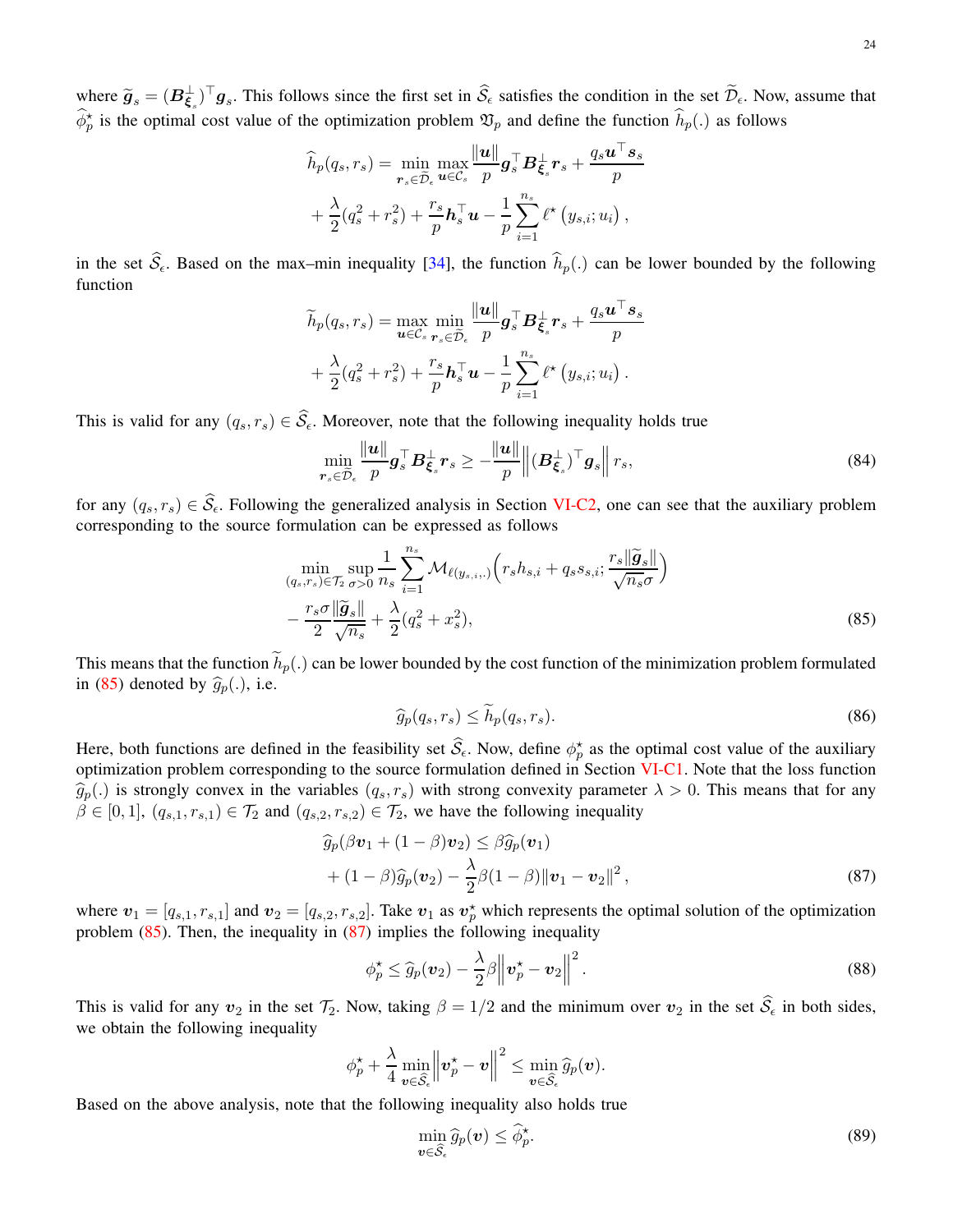Then, to verify the assumption of [\[17,](#page-25-5) Theorem 6.1], it remains to show that there exists  $\epsilon' > 0$  such that, the following inequality holds

$$
\frac{\lambda}{4} \min_{\boldsymbol{v} \in \widehat{\mathcal{S}}_{\epsilon}} \left\| \boldsymbol{v}_p^{\star} - \boldsymbol{v} \right\|^2 \ge \epsilon',\tag{90}
$$

with probability going to 1 as  $p \to \infty$ . Note that any element in the set  $\hat{S}_{\epsilon}$  satisfies the following inequality

$$
\epsilon \leq \left| q_s \rho V_{p,t} + q_s \sqrt{1 - \rho^2} V_{p,r} - r_s \xi_t^{\top} \mathbf{\Lambda} \mathbf{B}_{\xi}^{\perp} \frac{\widetilde{\mathbf{g}}_s}{\|\widetilde{\mathbf{g}}_s\|} - V_{ts} \right| \leq
$$
  

$$
\left| q_s \rho V_{p,t} - V_{ts} \right| + \left| q_s \sqrt{1 - \rho^2} \right| |V_{p,r}| + |r_s| \left| \xi_t^{\top} \mathbf{\Lambda} \mathbf{B}_{\xi}^{\perp} \frac{\widetilde{\mathbf{g}}_s}{\|\widetilde{\mathbf{g}}_s\|} \right|.
$$

Based on the analysis in Section [VIII-A,](#page-21-3) we have the following convergence in probability

$$
\left| q_s \rho V_{p,t} - V_{ts} \right| \stackrel{p}{\to} \left| q_s - q_s^{\star} \right| \rho V
$$
  

$$
\left| q_s \right| \sqrt{1 - \rho^2} \left| V_{p,r} \right| \stackrel{p}{\to} 0, \left| r_s \right| \left| \xi_t^{\top} \Lambda B \xi \frac{\tilde{g}_s}{\left\| \tilde{g}_s \right\|} \right| \stackrel{p}{\to} 0. \tag{91}
$$

This means that there exists  $\epsilon'' > 0$  such that any elements in the set  $S_{\epsilon}$  satisfies the following inequality

$$
\left|q_s - q_s^{\star}\right| \rho V \ge \epsilon'',\tag{92}
$$

with probability going to 1 as  $p \to \infty$ . Combining this with Assumption [5](#page-4-1) and the consistency result stated in [\(72\)](#page-21-1) shows that there exists  $\epsilon' > 0$  such that the following inequality holds

$$
\frac{\lambda}{4} \min_{\boldsymbol{v} \in \widehat{\mathcal{D}}_{\epsilon}} \left\| \boldsymbol{v}_p^{\star} - \boldsymbol{v} \right\|^2 \ge \epsilon',\tag{93}
$$

with probability going to 1 as  $p \to \infty$ . This also proves that there exists  $\epsilon' > 0$  such that the following inequality holds

$$
\widehat{\phi}_p^{\star} \ge \phi_p^{\star} + \epsilon',\tag{94}
$$

with probability going to 1 as  $p \to \infty$ . This completes the verification of the assumptions in Theorem [2.](#page-10-3) This means that the optimal solution of the primary problem belongs to the set  $S_\epsilon$  on events with probability going to 1 as  $p \to \infty$ . Since the choice of  $\epsilon$  is arbitrary, we obtain the following asymptotic result

$$
V_{p,ts} = \boldsymbol{\xi}_t^\top \boldsymbol{\Lambda} \hat{\boldsymbol{w}}_s \stackrel{p}{\to} q_s^\star \rho V,\tag{95}
$$

where  $\hat{w}_s$  is the optimal solution of the source problem [\(3\)](#page-1-4). Following the same analysis, one can also show the remaining convergence properties stated in Lemma [2.](#page-14-1)

#### **REFERENCES**

- <span id="page-24-0"></span>[1] L. Y. Pratt, J. Mostow, and C. A. Kamm, "Direct transfer of learned information among neural networks," in *Proceedings of the Ninth National Conference on Artificial Intelligence - Volume 2*, ser. AAAI'91. AAAI Press, 1991, p. 584–589.
- <span id="page-24-7"></span>[2] L. Y. Pratt, "Discriminability-based transfer between neural networks," in *Advances in Neural Information Processing Systems*, S. Hanson, J. Cowan, and C. Giles, Eds., vol. 5. Morgan-Kaufmann, 1993, pp. 204–211. [Online]. Available: <https://proceedings.neurips.cc/paper/1992/file/67e103b0761e60683e83c559be18d40c-Paper.pdf>
- <span id="page-24-4"></span>[3] D. Perkins and G. Salomon, "Transfer of learning," *Oxford, England:Pergamon*, 1992.
- [4] S. J. Pan and Q. Yang, "A survey on transfer learning," *IEEE Transactions on Knowledge and Data Engineering*, vol. 22, no. 10, pp. 1345–1359, 2010.
- <span id="page-24-2"></span><span id="page-24-1"></span>[5] C. Tan, F. Sun, T. Kong, W. Zhang, C. Yang, and C. Liu, "A survey on deep transfer learning," 2018.
- [6] L. P. K. M. T. Rosenstein, Z. Marx and T. G. Dietterich, "To transfer or not to transfer," in *NIPS workshop on transfer learning*, 2005.
- [7] B. Bakker and T. Heskes, "Task clustering and gating for bayesian multitask learning," *J. Mach. Learn. Res.*, vol. 4, no. null, p. 83–99, Dec. 2003.
- [8] S. Ben-David and R. Schuller, "Exploiting task relatedness for multiple task learning," in *Learning Theory and Kernel Machines*, B. Schölkopf and M. K. Warmuth, Eds. Berlin, Heidelberg: Springer Berlin Heidelberg, 2003, pp. 567–580.
- <span id="page-24-5"></span><span id="page-24-3"></span>[9] S. Kornblith, J. Shlens, and Q. V. Le, "Do better imagenet models transfer better?" 2019.
- <span id="page-24-6"></span>[10] J. Yosinski, J. Clune, Y. Bengio, and H. Lipson, "How transferable are features in deep neural networks?" 2014.
- [11] T. Tommasi, F. Orabona, and B. Caputo, "Learning categories from few examples with multi model knowledge transfer," *IEEE Transactions on Pattern Analysis and Machine Intelligence*, vol. 36, no. 5, pp. 928–941, 2014.